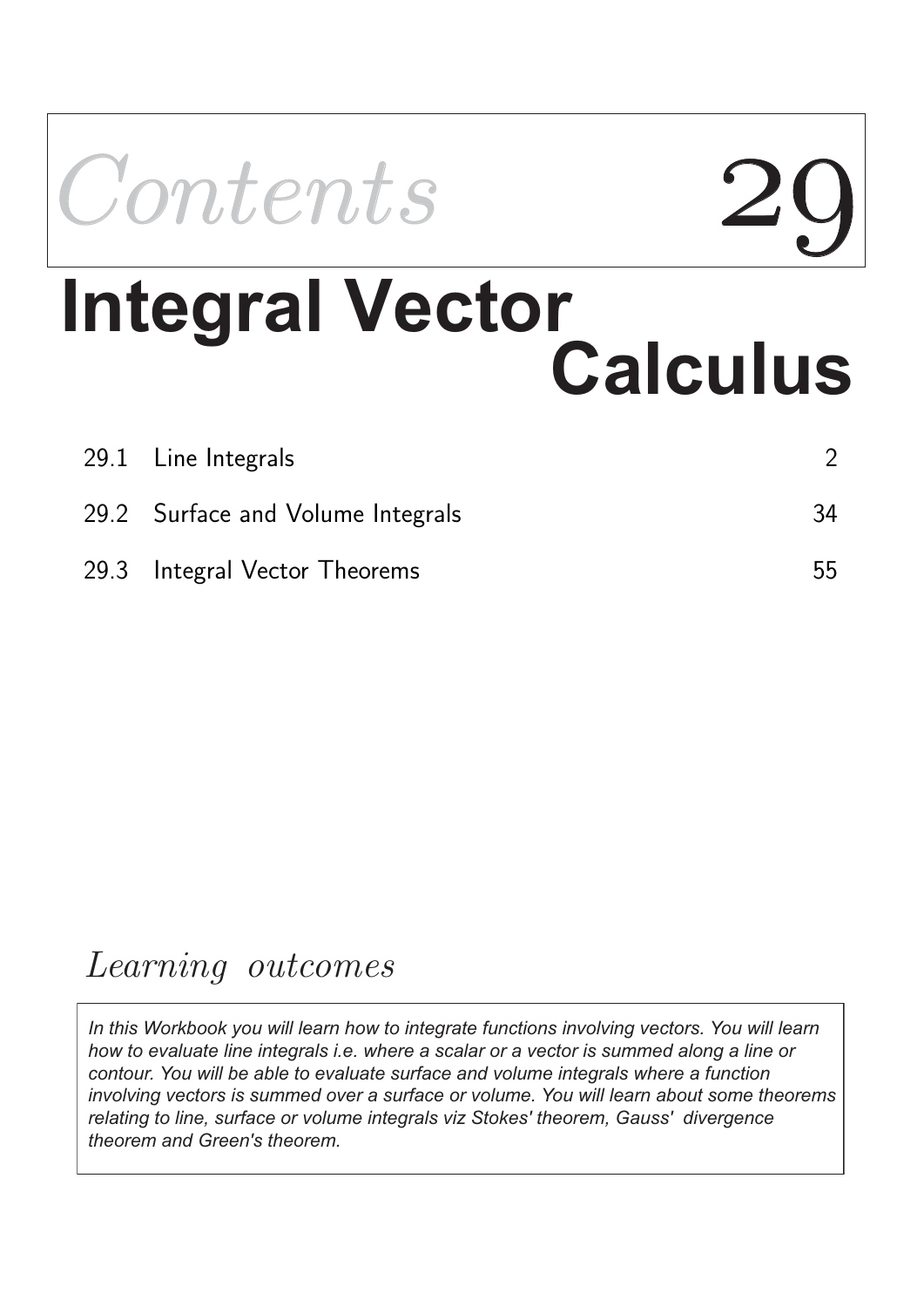# **Line Integrals**





HELM workbook 28 considered the differentiation of scalar and vector fields. Here we consider how to integrate such fields along a line. Firstly, integrals involving scalars along a line will be considered. Subsequently, line integrals involving vectors will be considered. These can give scalar or vector answers depending on the form of integral involved. Of particular interest are the integrals of conservative vector fields.

| Prerequisites                                                   | • have a thorough understanding of the basic<br>techniques of integration |  |
|-----------------------------------------------------------------|---------------------------------------------------------------------------|--|
| Before starting this Section you should                         | • be familiar with the operators div, grad and<br>curl                    |  |
| <b>Learning Outcomes</b><br>On completion you should be able to | • integrate a scalar or vector quantity along a<br>line                   |  |

 $\overline{\phantom{0}}$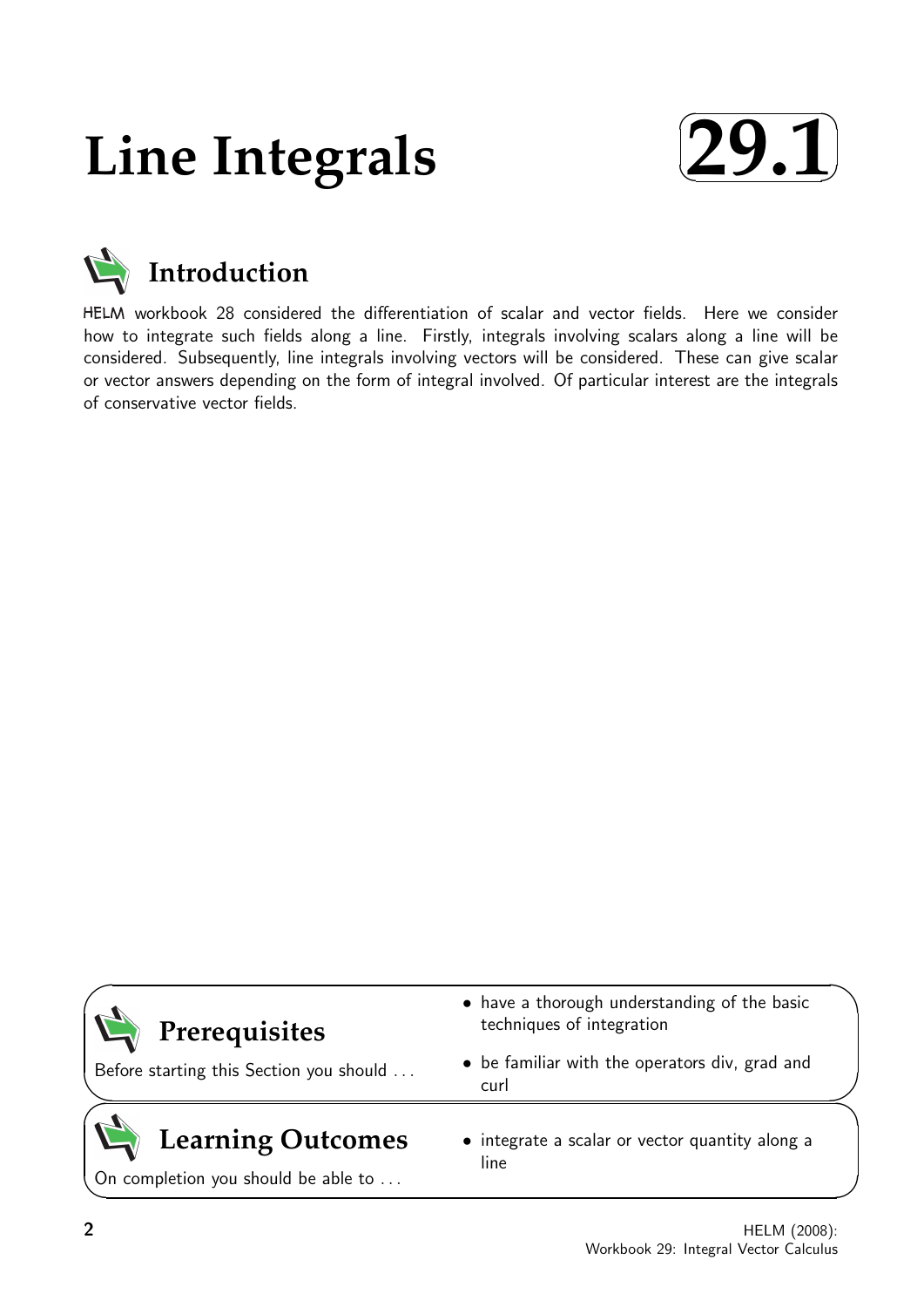

# **1. Line integrals**

HELM 28 was concerned with evaluating an integral over all points within a rectangle or other shape (or over a cuboid or other volume). In a related manner, an integral can take place over a line or curve running through a two-dimensional (or three-dimensional) region. Line integrals may involve scalar or vector fields. Those involving scalar fields are dealt with first.

# **Line integrals in two dimensions**

A line integral in two dimensions may be written as

$$
\int_C F(x, y) dw
$$

There are three main features determining this integral:

- $F(x, y)$ : This is the scalar function to be integrated e.g.  $F(x, y) = x^2 + 4y^2$ .
- $C$ : This is the curve along which integration takes place. e.g.  $y = x^2$  or  $x = \sin y$ or  $x = t - 1$ ;  $y = t^2$  (where  $x$  and  $y$  are expressed in terms of a parameter  $t$ ).

 $dw$ : This gives the variable of the integration. Three main cases are  $dx$ ,  $dy$  and  $ds$ . Here 's' is arc length and so indicates position along the curve  $C$ .

$$
ds
$$
 may be written as  $ds = \sqrt{(dx)^2 + (dy)^2}$  or  $ds = \sqrt{1 + \left(\frac{dy}{dx}\right)^2} dx$ .

A fourth case is when  $F(x, y)$  dw has the form:  $F_1dx + F_2dy$ . This is a combination of the cases  $dx$  and  $dy$ .

The integral  $\int$  $\mathcal{C}_{0}^{(n)}$  $F(x,y) \; ds$  represents the area beneath the surface  $z=F(x,y)$  but above the curve  $\overline{C}$ .

\_\_<br>The integrals <sub>1</sub>  $\mathcal C$  $F(x, y) dx$  and  $\mathcal C$  $F(x, y)$  dy represent the projections of this area onto the  $xz$ and  $yz$  planes respectively.

A particular case of the integral  $\overline{\phantom{a}}$  $\mathcal{C}_{0}^{(n)}$  $F(x, y)$  ds is the integral  $\int$  $\mathcal{C}_{0}^{(n)}$  $1 ds$ . This is a means of calculating the length along a curve i.e. an arc length.



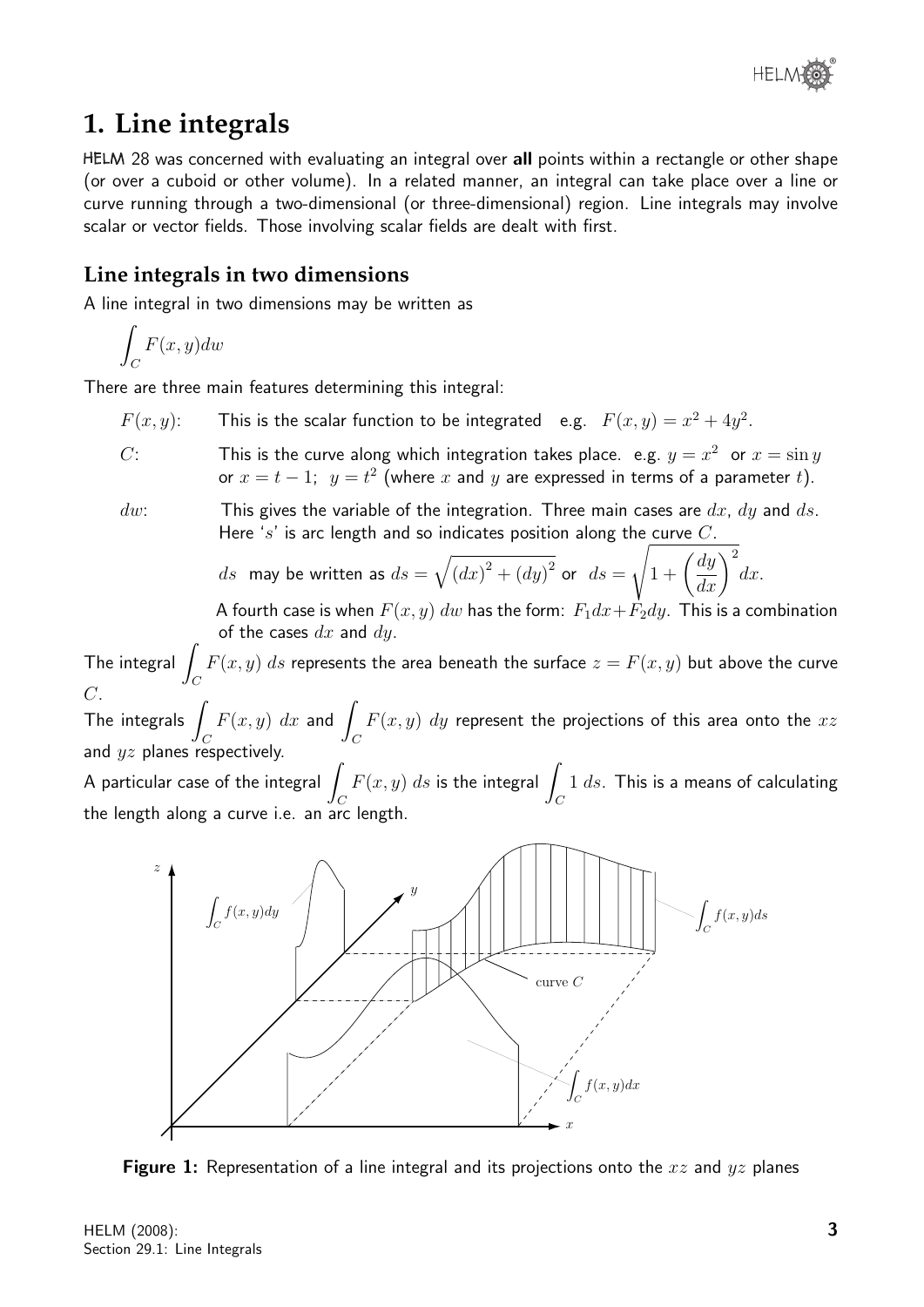The technique for evaluating a line integral is to express all quantities in the integral in terms of a single variable. If the integral is with respect to 'x' or 'y', then the curve 'C' and the function  $'F'$  may be expressed in terms of the relevant variable. If the integral is with respect to  $ds$ , normally all quantities are expressed in terms of x. If x and y are given in terms of a parameter  $t$ , then  $t$  is used as the variable.

## **Example 1**  $Find$ c  $x\left(1+4y\right)dx$  where  $C$  is the curve  $y=x^2$ , starting from  $x=0, y=0$ and ending at  $x = 1, y = 1$ .

#### Solution

As this integral concerns only points along  $C$  and the integration is carried out with respect to  $x$ ,  $y$  may be replaced by  $x^2$ . The limits on  $\,x\,$  will  $\,$  be  $\,0\,$  to  $\,1.$   $\,$  So the  $\,$  integral  $\,$  becomes

$$
\int_C x(1+4y) dx = \int_{x=0}^1 x(1+4x^2) dx = \int_{x=0}^1 (x+4x^3) dx
$$

$$
= \left[\frac{x^2}{2} + x^4\right]_0^1 = \left(\frac{1}{2} + 1\right) - (0) = \frac{3}{2}
$$



c  $x\left(1+4y\right)$   $dy$  where  $C$  is the curve  $y\,=\,x^2$ , starting from  $x = 0, y = 0$  and ending at  $x = 1, y = 1$ . This is the same as Example 1 other than  $dx$  being replaced by  $dy$ .

#### Solution

As this integral concerns only points along  $C$  and the integration is carried out with respect to  $y$ , everything may be expressed in terms of  $y$ , i.e.  $\,x$  may be replaced by  $y^{1/2}.$  The limits on  $\,$   $y$   $\,$  will be 0 to 1. So the integral becomes

$$
\int_C x(1+4y) dy = \int_{y=0}^1 y^{1/2} (1+4y) dx = \int_{y=0}^1 (y^{1/2} + 4y^{3/2}) dx
$$

$$
= \left[ \frac{2}{3} y^{3/2} + \frac{8}{5} x^{5/2} \right]_0^1 = \left( \frac{2}{3} + \frac{8}{5} \right) - (0) = \frac{34}{15}
$$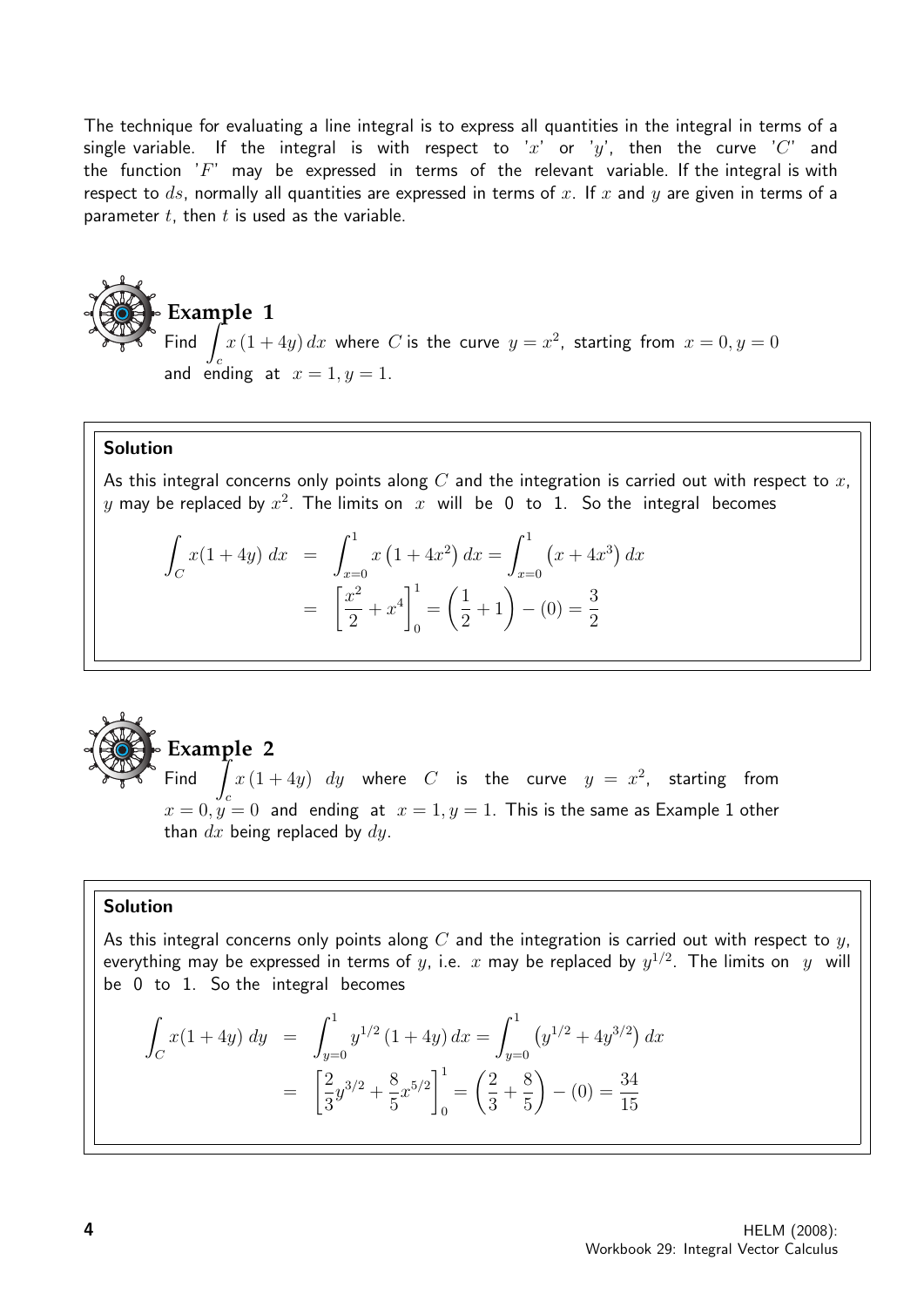

# **Example 3**

Find and ending at  $x = 1, y = 1$ . This is the same integral and curve as the previous  $x\left(1+4y\right)ds$  where  $C$  is the curve  $y=x^2$ , starting from  $x=0, y=0$ two examples but the integration is now carried out with respect to  $s$ , the arc length parameter.

# Solution

As this integral is with respect to x, all parts of the integral can be expressed in terms of x, Along  $y = x^2$ ,  $ds =$  $\sqrt{1+\left(\frac{dy}{dx}\right)^2}$  $dx = \sqrt{1 + (2x)^2} dx =$ √  $1+4x^2dx$ So, the integral is Z c  $x(1+4y) ds = \int_0^1$  $x=0$  $x(1+4x^2)\sqrt{1+4x^2} dx = \int_0^1$  $x=0$  $x(1+4x^2)^{3/2} dx$ This can be evaluated using the transformation  $u = 1 + 4x^2$  so  $du = 8x dx$  i.e.  $x dx =$ du 8 . When  $x = 0$ ,  $u = 1$  and when  $x = 1$ ,  $u = 5$ . Hence,  $\int_0^1$  $x=0$  $x(1+4x^2)^{3/2} dx =$ 1 8  $\int_0^5$  $u=1$  $u^{3/2}du$ = 1 8  $\times \frac{2}{5}$ 5  $\sqrt{ }$  $u^{5/2}\Big]^{5}$ 1 = 1 20  $\left[5^{5/2} - 1\right] \approx 2.745$ 

Note that the results for Examples 1,2 and 3 are all different: Example 3 is the area between a curve and a surface above; Examples 1 and 2 give projections of this area onto other planes.

**Example 4** Find  $\int$  $\mathcal{C}_{0}^{(n)}$  $xy\ dx$  where, on  $C,\ x$  and  $y$  are given in terms of a parameter  $t$  by  $x = 3t^2$ ,  $y = t^3 - 1$  for t varying from 0 to 1.

## Solution

Everything can be expressed in terms of t, the parameter. Here  $x = 3t^2$  so  $dx = 6t \, dt$ . The limits on t are  $t = 0$  and  $t = 1$ . The integral becomes

$$
\int_C xy \, dx = \int_{t=0}^1 3t^2 \left(t^3 - 1\right) 6t \, dt = \int_{t=0}^1 (18t^6 - 18t^3) \, dt
$$
\n
$$
= \left[\frac{18}{7}t^7 - \frac{18}{4}t^4\right]_0^1 = \frac{18}{7} - \frac{9}{2} - 0 = -\frac{27}{14}
$$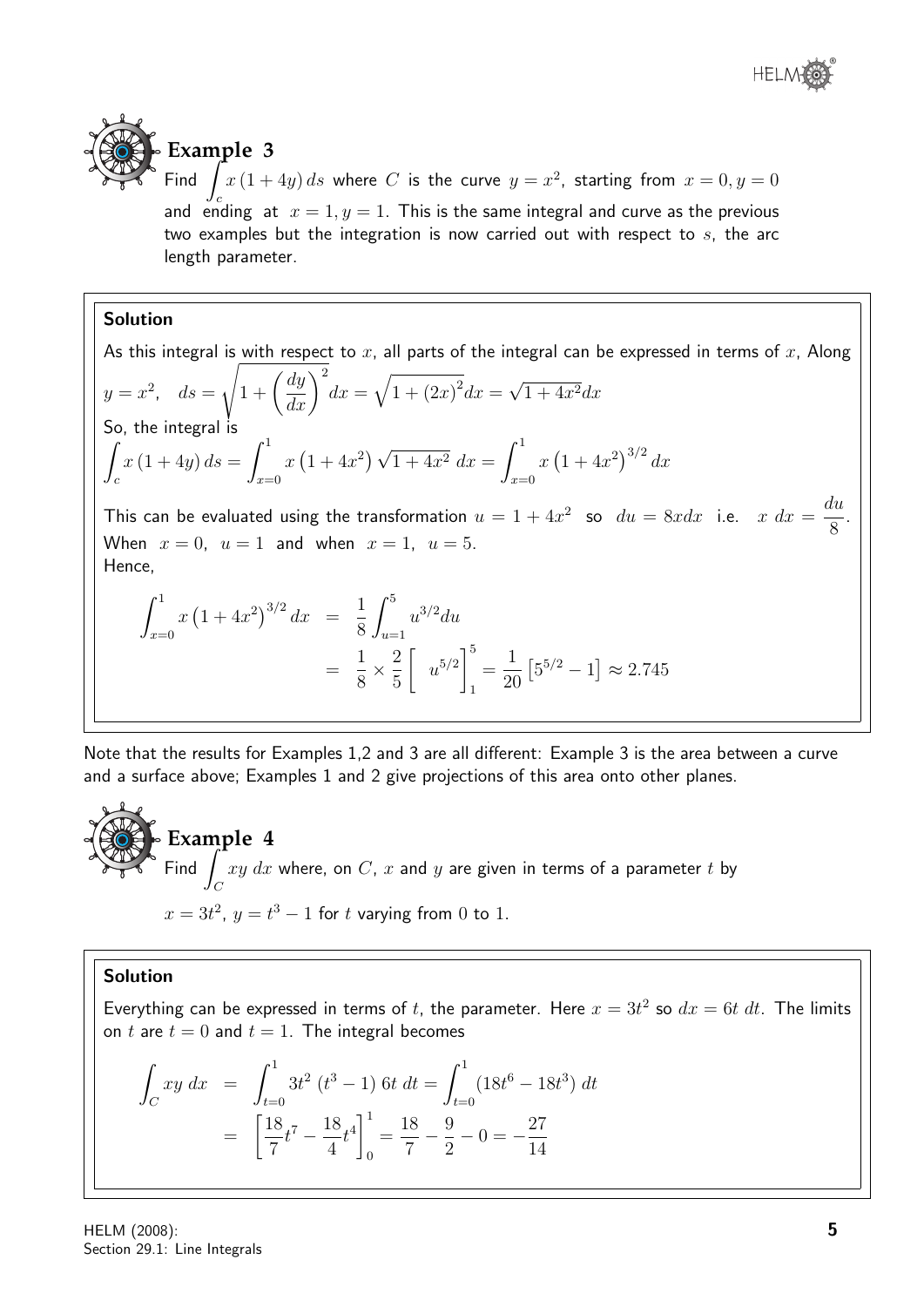

A line integral is normally evaluated by expressing all variables in terms of one variable.

In general

$$
\int_C f(x, y) \, ds \neq \int_C f(x, y) \, dy \neq \int_C f(x, y) \, dx
$$



Your solution

For 
$$
F(x, y) = 2x + y^2
$$
, find (i)  $\int_C F(x, y) dx$ , (ii)  $\int_C F(x, y) dy$ ,  
(iii)  $\int_C F(x, y) ds$  where C is the line  $y = 2x$  from (0,0) to (1,2).

Express each integral as a simple integral with respect to a single variable and hence evaluate each integral:

**Answer** 

(i) 
$$
\int_{x=0}^{1} (2x + 4x^2) dx = \frac{7}{3}
$$
, (ii)  $\int_{y=0}^{2} (y + y^2) dy = \frac{14}{3}$ , (iii)  $\int_{x=0}^{1} (2x + 4x^2) \sqrt{5} dx = \frac{7}{3} \sqrt{5}$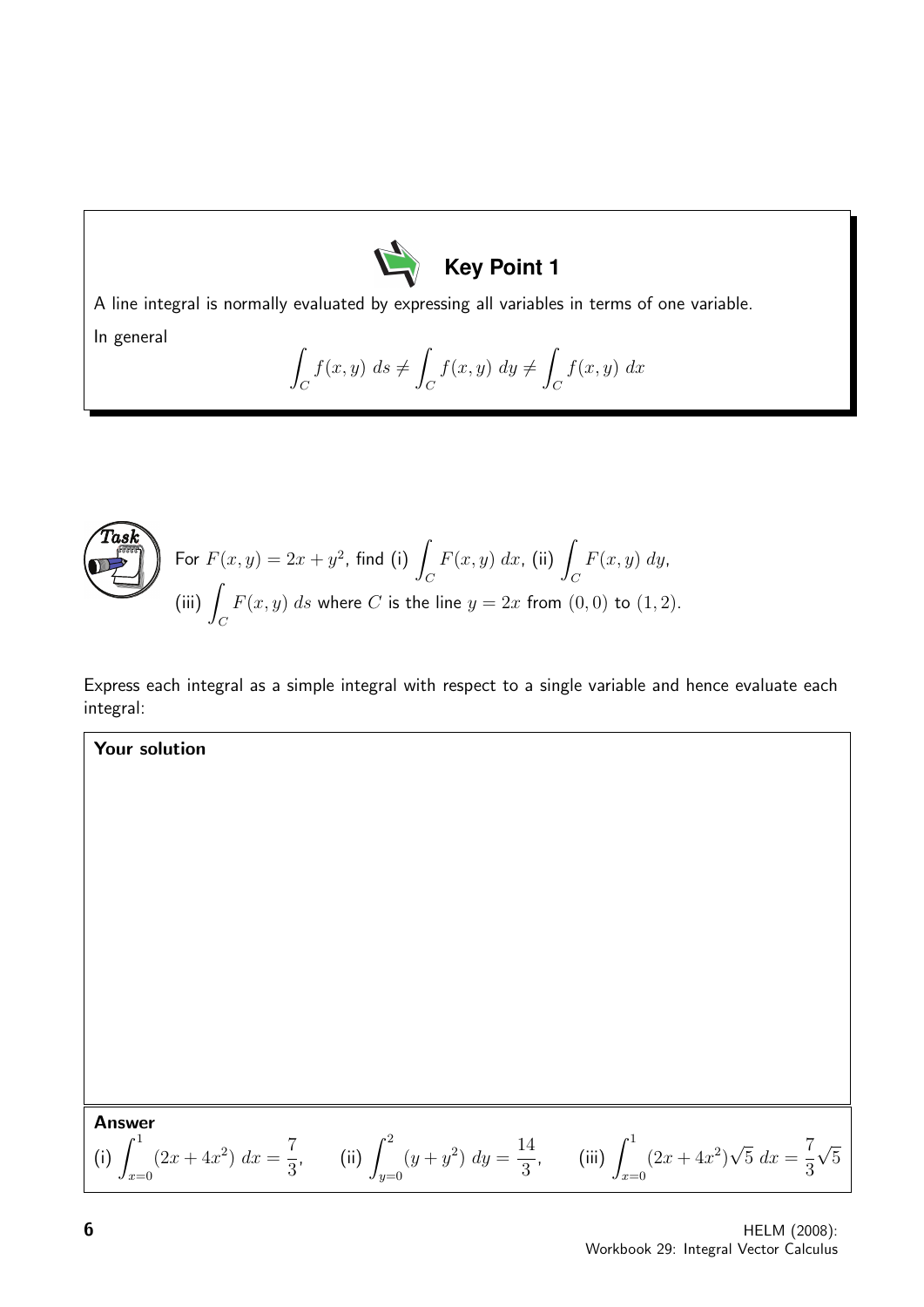® HELME



Find (i) 
$$
\int_C F(x, y) dx
$$
, (ii)  $\int_C F(x, y) dy$ , (iii)  $\int_C F(x, y) ds$  where  $F(x, y) = 1$   
and C is the curve  $y = \frac{1}{2}x^2 - \frac{1}{4} \ln x$  from  $(1, \frac{1}{2})$  to  $(2, 2 - \frac{1}{4} \ln 2)$ .

**Your solution**  
\n**Answer**  
\n(i) 
$$
\int_{1}^{2} 1 \, dx = 1
$$
, (ii)  $\int_{1/2}^{2-(1/4)\ln 2} 1 \, dy = \frac{3}{2} - \frac{1}{4}\ln 2$ , (iii)  $y = \frac{1}{2}x^{2} - \frac{1}{4}\ln x \Rightarrow \frac{dy}{dx} = x - \frac{1}{4x}$   
\n $\therefore \int 1 \, ds = \int_{1}^{2} \sqrt{1 + (x - \frac{1}{4x})^{2}} \, dx = \int_{1}^{2} \sqrt{x^{2} + \frac{1}{2} + \frac{1}{16x^{2}}} \, dx = \int_{1}^{2} (x + \frac{1}{4x}) \, dx = \frac{3}{2} + \frac{1}{4}\ln 2$ .



Find (i) 
$$
\int_C F(x, y) dx
$$
, (ii)  $\int_C F(x, y) dy$ , (iii)  $\int_C F(x, y) ds$   
where  $F(x, y) = \sin 2x$  and C is the curve  $y = \sin x$  from (0,0) to  $(\frac{\pi}{2}, 1)$ .

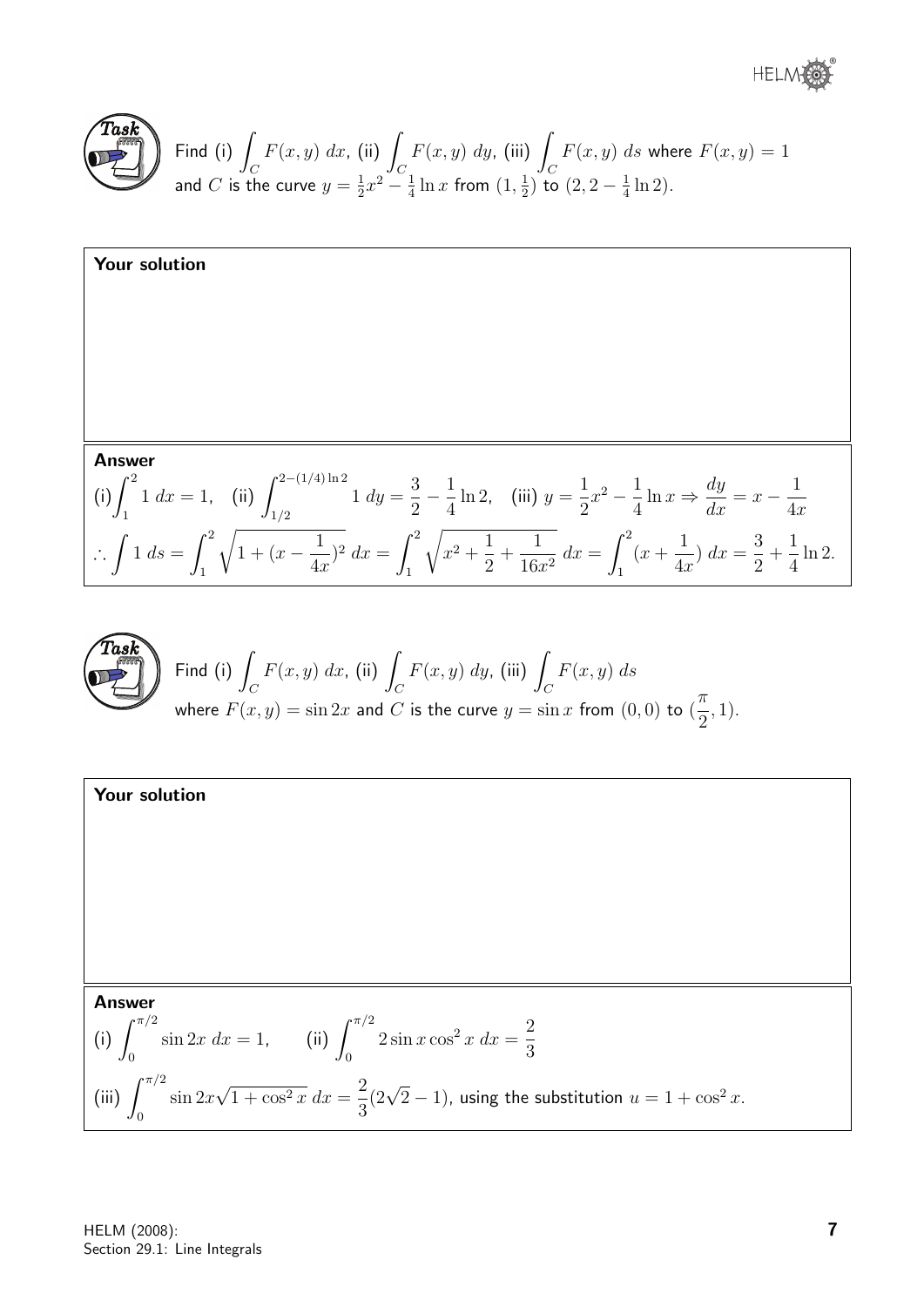# **2. Line integrals of scalar products**

Integrals of the form  $\overline{\phantom{a}}$  $\mathcal{C}_{0}^{(n)}$  $\underline{F}\cdot \underline{dr}$  occur in applications such as the following.



**Figure 2:** Schematic for cyclist travelling from  $A$  to  $B$  into a head wind

Consider a cyclist riding along the road from A to B (Figure 2). Suppose it is necessary to find the total work the cyclist has to do in overcoming a wind of velocity  $v$ .

On moving from S to T, along an element  $\delta r$  of road, the work done is given by 'Force  $\times$  distance'  $= |F| \times |\delta r| \cos \theta$  where F, the force, is directly proportional to v, but in the opposite direction, and  $|\delta r| \cos \theta$  is the component of the distance travelled in the direction of the wind.

So, the work done travelling  $\delta r$  is  $-k\underline{v} \cdot \delta r$ . Letting  $\delta r$  become infinitesimally small, the work done becomes  $-k\underline{v}\cdot \underline{dr}$  and the total work is  $-k\int^B$  $\underline{v} \cdot \underline{dr}$ .

A This is an example of the integral along a line, of the scalar product of a vector field, with a vector element of the line. The term scalar line integral is often used for integrals of this form. The vector  $\underline{dr}$  may be considered to be  $dx \underline{i} + dy \underline{j} + dz \underline{k}$ .

Multiplying out the scalar product, the 'scalar line integral' of the vector  $\underline{F}$  along contour  $C$ , is given by  $\vert$  $\mathcal C$  $\overline{F}\cdot \overline{dr}$  and equals  $\overline{F}$  $\overline{C}$  ${F_x dx + F_y dy + F_z dz}$  in three dimensions, and C  ${F_x dx + F_y dy}$ in two dimensions, where  $\bigl[ F_x, \, F_y, \, F_z \,$  are the components of  $\underline{F}$ .

If the contour  $C$  has its start and end points in the same positions i.e. it represents a closed contour, the symbol  $\phi$  $\mathcal{C}_{0}^{0}$ rather than  $\overline{I}$  $\mathcal C$  $is used, i.e.$  $\mathcal C$  $\underline{F} \cdot \underline{dr}$ . As before, to evaluate the line integral, express the path and the function  $F$  in terms of either  $x, y$ and  $z$ , or in terms of a parameter  $t$ . Note that  $t$  often represents time.

**Example 5**  
Find 
$$
\int_C {2xy \, dx - 5x \, dy}
$$
 where *C* is the curve  $y = x^3$   $0 \le x \le 1$ .  
[This is the integral  $\int_C \underline{F} \cdot \underline{dr}$  where  $\underline{F} = 2xy\underline{i} - 5x\underline{j}$  and  $\underline{dr} = dx \underline{i} + dy \underline{j}$ .]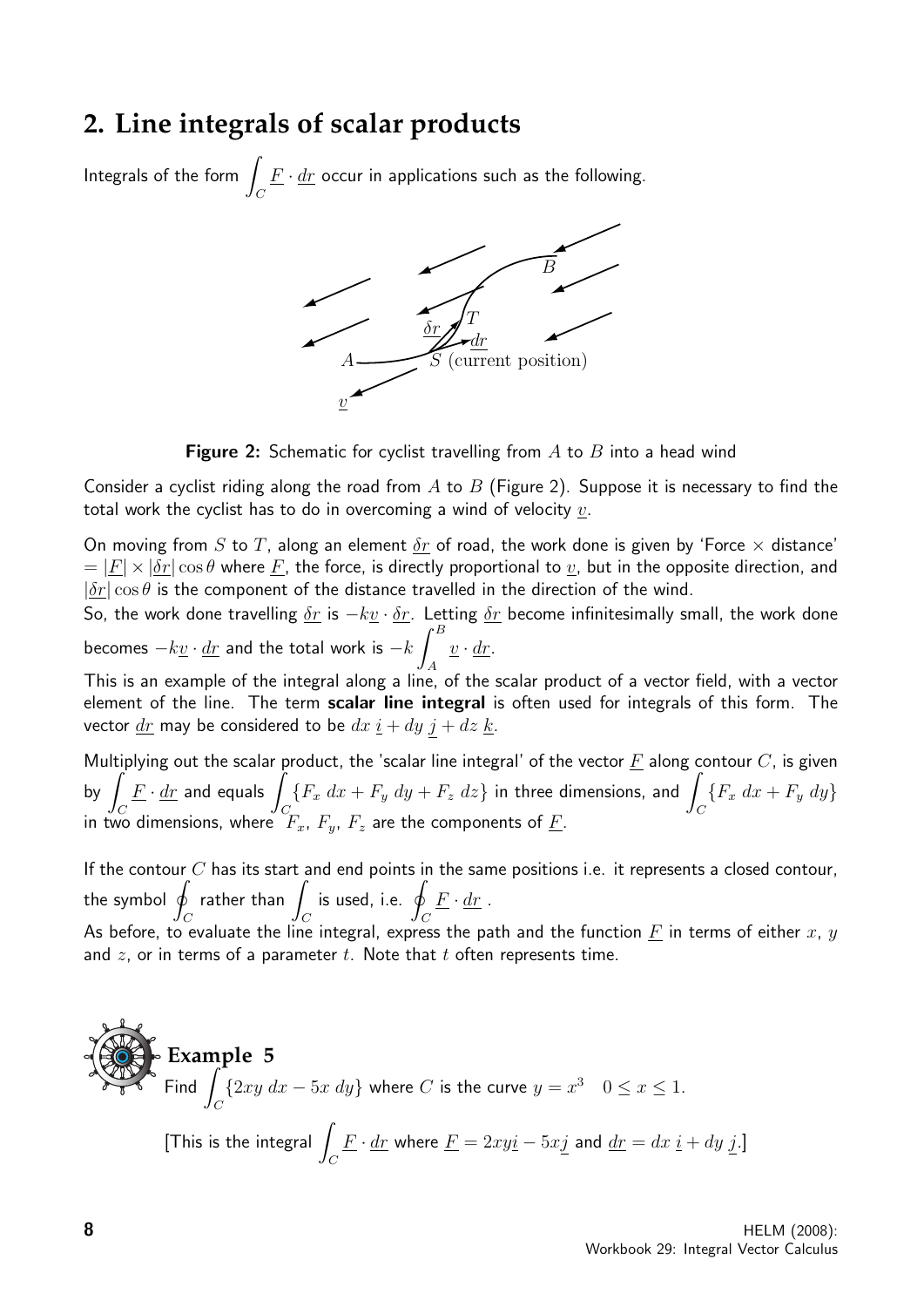

## Solution

It is possible to split this integral into two different integrals and express the first term as a function of x and the second term as a function of y. However, it is also possible to express everything in terms of  $x$ . Note that on  $C$ ,  $y = x^3$  so  $dy = 3x^2 \ dx$  and the integral becomes

$$
\int_C \{2xy \, dx - 5x \, dy\} = \int_{x=0}^1 (2x \, x^3 \, dx - 5x \, 3x^2 \, dx) = \int_0^1 (2x^4 - 15x^3) \, dx
$$

$$
= \left[\frac{2}{5}x^5 - \frac{15}{4}x^4\right]_0^1 = \frac{2}{5} - \frac{15}{4} - 0 = -\frac{67}{20}
$$



# **Example 6** Three paths from  $(0, 0)$  to  $(1, 2)$  are defined by

(a)  $C_1: y = 2x$ (b)  $C_2: y = 2x^2$ (c)  $C_3$ :  $y = 0$  from  $(0, 0)$  to  $(1, 0)$  and  $x = 1$  from  $(1, 0)$  to  $(1, 2)$ 

Sketch each path, and along each path find  $\int \underline{F}\cdot \underline{dr}$ , where  $\underline{F} = y^2 \underline{i} + xy \underline{j}$ .

 $\mathcal{C}_{0}^{0}$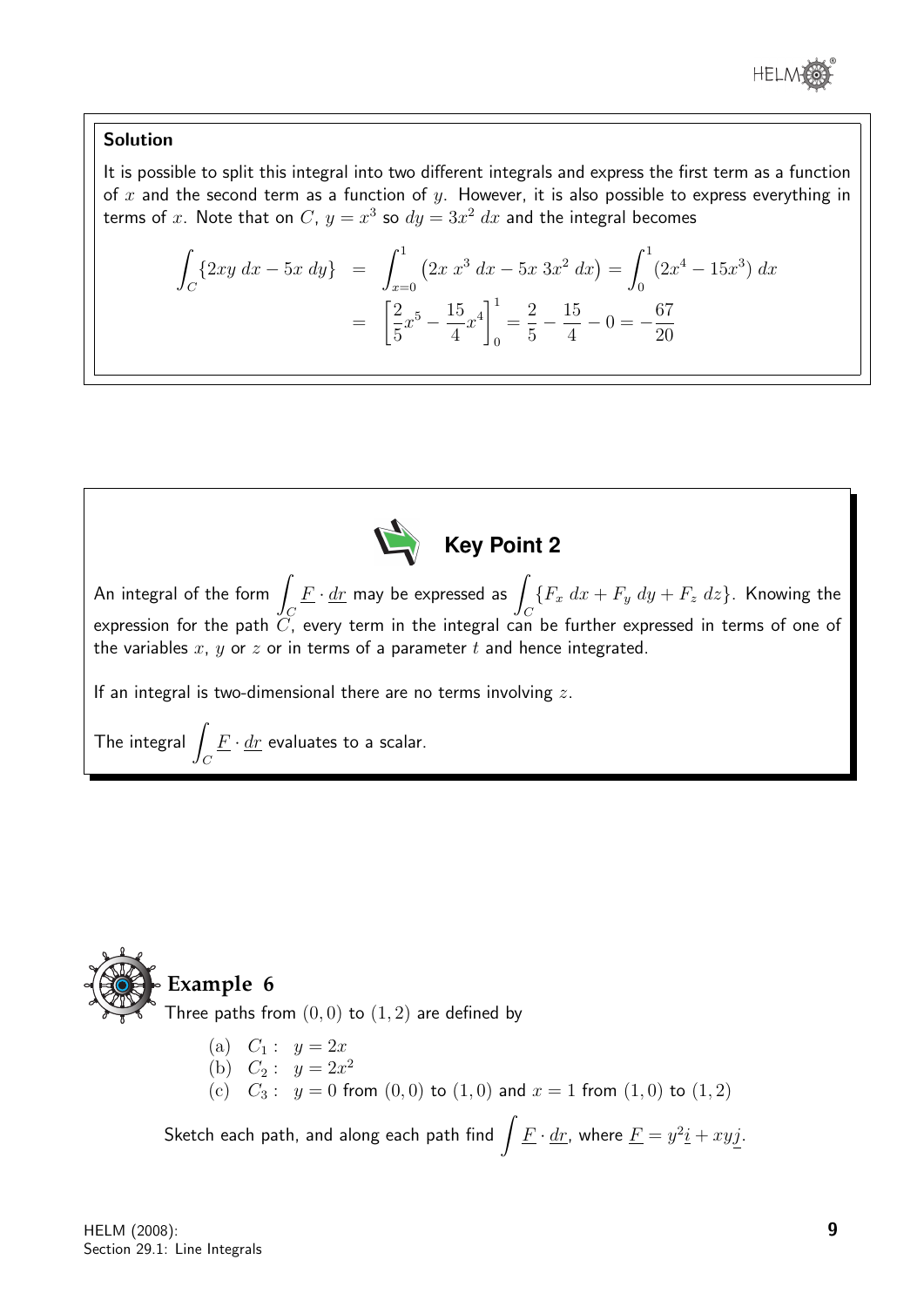**Solution**  
\n(a) 
$$
\int \underline{F} \cdot d\underline{r} = \int \{y^2 dx + xy dy\}
$$
. Along  $y = 2x$ ,  $\frac{dy}{dx} = 2$  so  $dy = 2dx$ . Then  
\n
$$
\int_{C_1} \underline{F} \cdot d\underline{r} = \int_{x=0}^{1} \{(2x)^2 dx + x(2x)(2dx)\}
$$
\n
$$
= \int_{0}^{1} (4x^2 + 4x^2) dx = \int_{0}^{1} 8x^2 dx = \left[\frac{8}{3}x^2\right]_{0}^{1} = \frac{8}{3}
$$
\n
$$
= \int_{y=-2}^{y=-2} \int_{y=-2}^{A(1,2)} (4x^2)
$$
\nFigure 3(a): Integration along path  $C_1$   
\n(b)  $\int \underline{F} \cdot d\underline{r} = \int \{y^2 dx + xy dy\}$ . Along  $y = 2x^2$ ,  $\frac{dy}{dx} = 4x$  so  $dy = 4xdx$ . Then  
\n
$$
\int_{C_2} \underline{F} \cdot d\underline{r} = \int_{x=0}^{1} \{ (2x^2)^2 dx + x (2x^2) (4xdx) \} = \int_{0}^{1} 12x^4 dx = \left[\frac{12}{5}x^5\right]_{0}^{1} = \frac{12}{5}
$$
\n
$$
\int_{C_2} \int_{y=2x^2}^{y=2x^2} \int_{C_2} \int_{y=2x^2}^{A(1,2)} \int_{x=2x^2} \int_{x=2x^2}^{A(1,2)} f(x) dx
$$
\nNote that the answer is different to part (a), i.e., the line integral depends upon the path taken.  
\n(c) As the contour  $C_3$ , has two distinct parts with different equations, it is necessary to break the full contour  $OA$  into the two parts, namely  $OB$  and  $BA$  where  $B$  is the point (1,0). Hence  
\n
$$
\int_{C_3} \underline{F} \cdot d\underline{r} = \int_{0}^{B} \underline{F} \cdot d\underline{r} + \int_{B}^{A} \underline{F} \cdot d\underline{r}
$$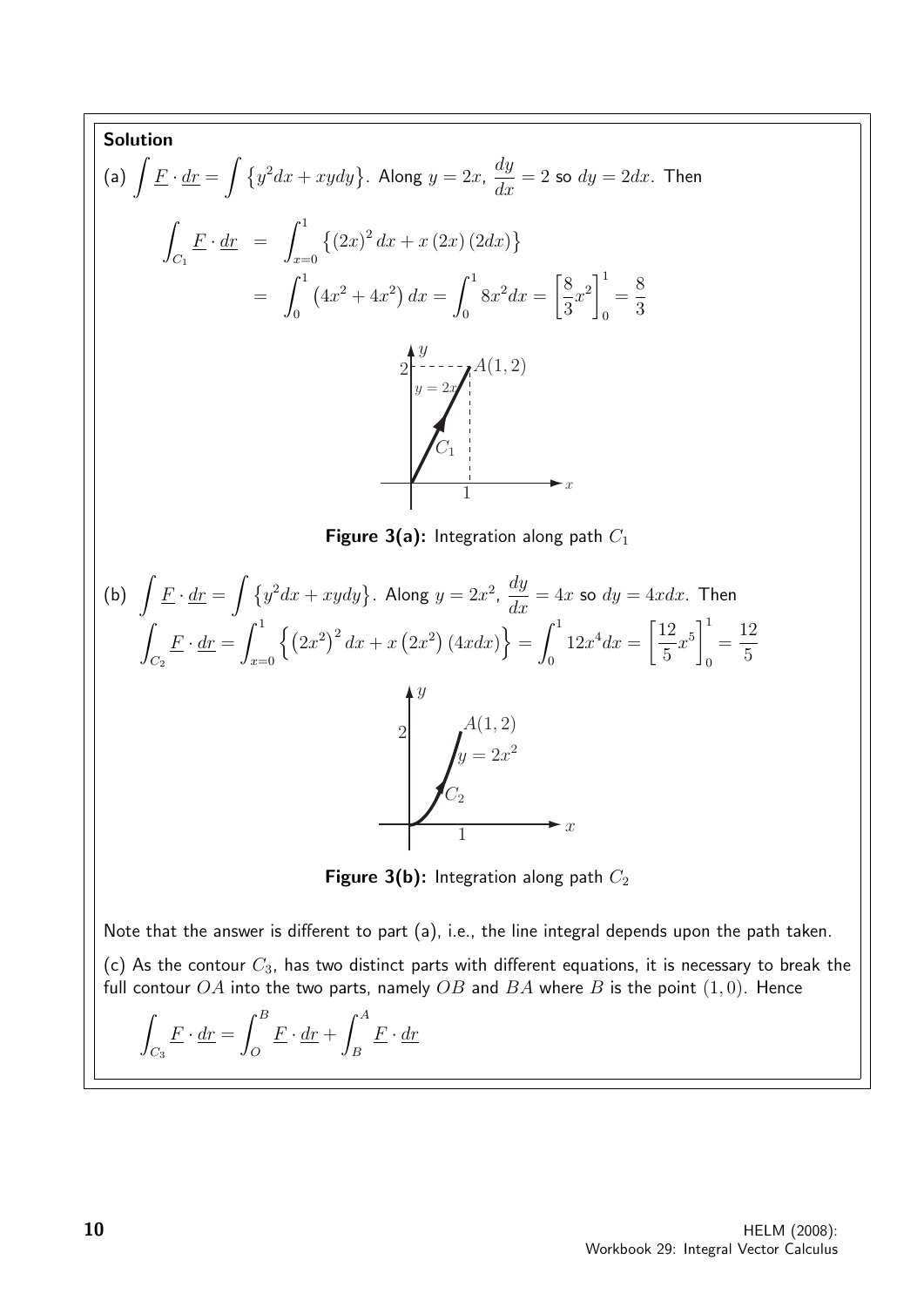

#### Solution (contd.) Along  $OB$ ,  $y = 0$  so  $dy = 0$ . Then  $\int^B$ O  $\underline{F}\cdot \underline{dr} = \int^1$  $x=0$  $(0^2 dx + x \times 0 \times 0) = \int_0^1$  $\mathbf{0}$  $0dx = 0$ Along  $AB$ ,  $x = 1$  so  $dx = 0$ . Then  $\int^B$ A  $\underline{F}\cdot \underline{dr} = \int^2$  $y=0$  $(y^2 \times 0 + 1 \times y \times dy) = \int_0^2$ 0  $ydy =$  $\lceil 1 \rceil$ 2  $y^2\Big]^2$ 0  $= 2.$ Hence J  $C_{3}$  $\underline{F} \cdot \underline{dr} = 0 + 2 = 2$  $\hat{y}$ 1 2  $y = 0$  $x = 1$  $C_3$  $A(1,2)$  $\overrightarrow{O}$   $\overrightarrow{y} = 0$   $\overrightarrow{1}$   $\overrightarrow{B}$ Figure 3(c): Integration along path  $C_3$ Once again, the result is path dependent.



In general, the value of a line integral depends on the path of integration as well as upon the end points.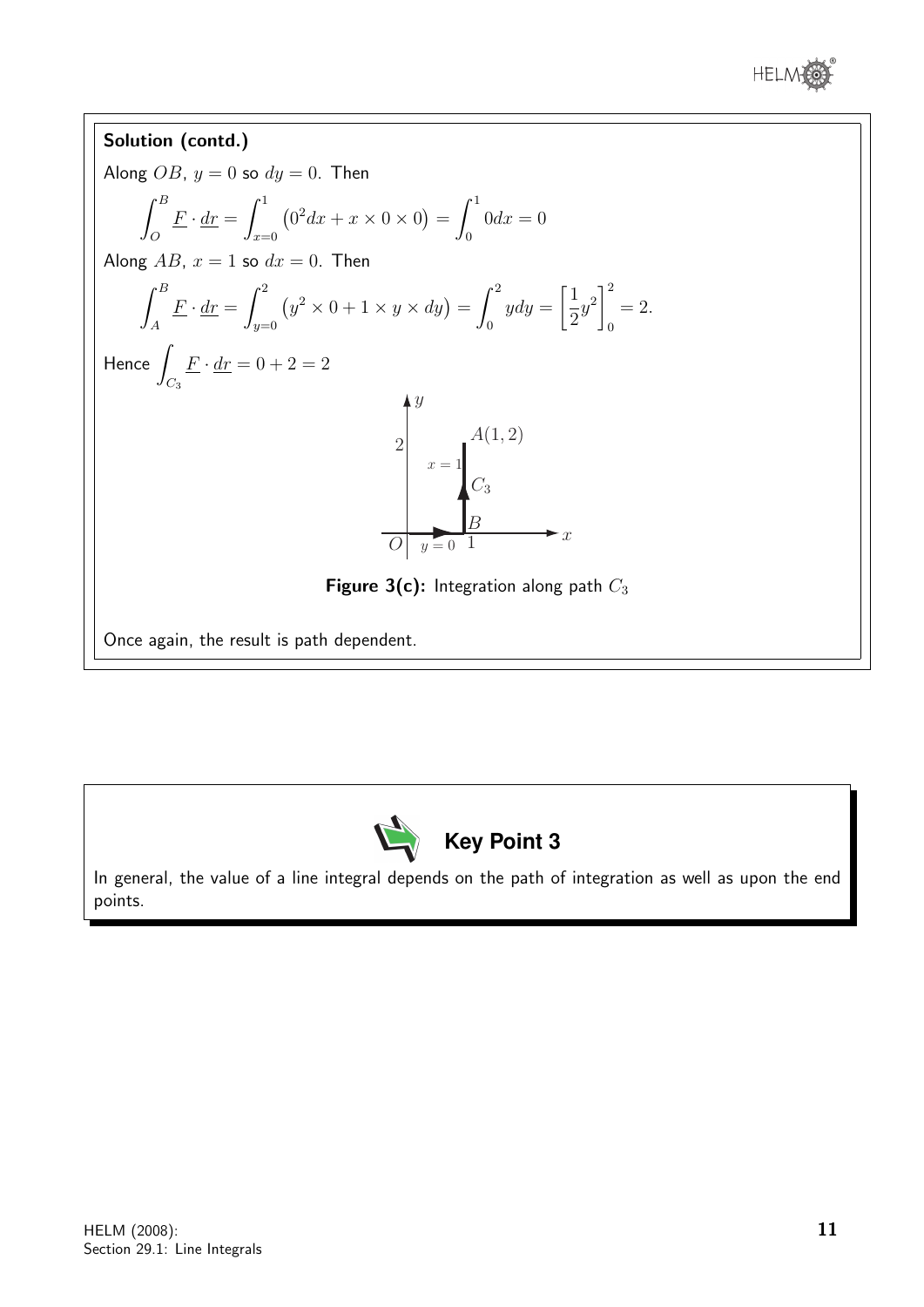

Find  $\int^O$ A  $\underline{F}\cdot \underline{dr}$ , where  $\underline{F} = y^2 \underline{i} + xyj$  (as in Example 6) and the path  $C_4$  from  $A$ to O is the straight line from  $(1, 2)$  to  $(0, 0)$ , that is the reverse of  $C_1$  in Example 6(a). Deduce q  $\mathcal C$  $\underline{F}\cdot \underline{dr}$ , the integral around the closed path  $C$  formed by the parabola

 $y = 2x^2$  from  $(0, 0)$  to  $(1, 2)$  and the line  $y = 2x$  from  $(1, 2)$  to  $(0, 0)$ .

#### Solution

Reversing the path interchanges the limits of integration, which results in a change of sign for the value of the integral.

$$
\int_{A}^{O} \underline{F} \cdot \underline{dr} = -\int_{O}^{A} \underline{F} \cdot \underline{dr} = -\frac{8}{3}
$$

The integral along the parabola (calculated in Example 6(b)) evaluates to  $\frac{12}{5}$ 5 , then

$$
\oint_C \underline{F} \cdot \underline{dr} = \int_{C_2} \underline{F} \cdot \underline{dr} + \int_{C_4} \underline{F} \cdot \underline{dr} = \frac{12}{5} - \frac{8}{3} = -\frac{4}{15} \approx -0.267
$$



# **Example 8**

Consider the vector field

$$
\underline{F} = y^2 z^3 \underline{i} + 2xyz^3 \underline{j} + 3xy^2 z^2 \underline{k}
$$

Let  $C_1$  and  $C_2$  be the curves from  $O = (0,0,0)$  to  $A = (1,1,1)$ , given by

$$
C_1
$$
 :  $x = t$ ,  $y = t$ ,  $z = t$   $(0 \le t \le 1)$   
\n $C_2$  :  $x = t^2$ ,  $y = t$ ,  $z = t^2$   $(0 \le t \le 1)$ 

- (a) Evaluate the scalar integral of the vector field along each path.
- (b) Find the value of  $q$ C  $\underline{F}\cdot \underline{dr}$  where  $C$  is the closed path along  $C_1$  from O to A and back along  $C_2$  from A to O.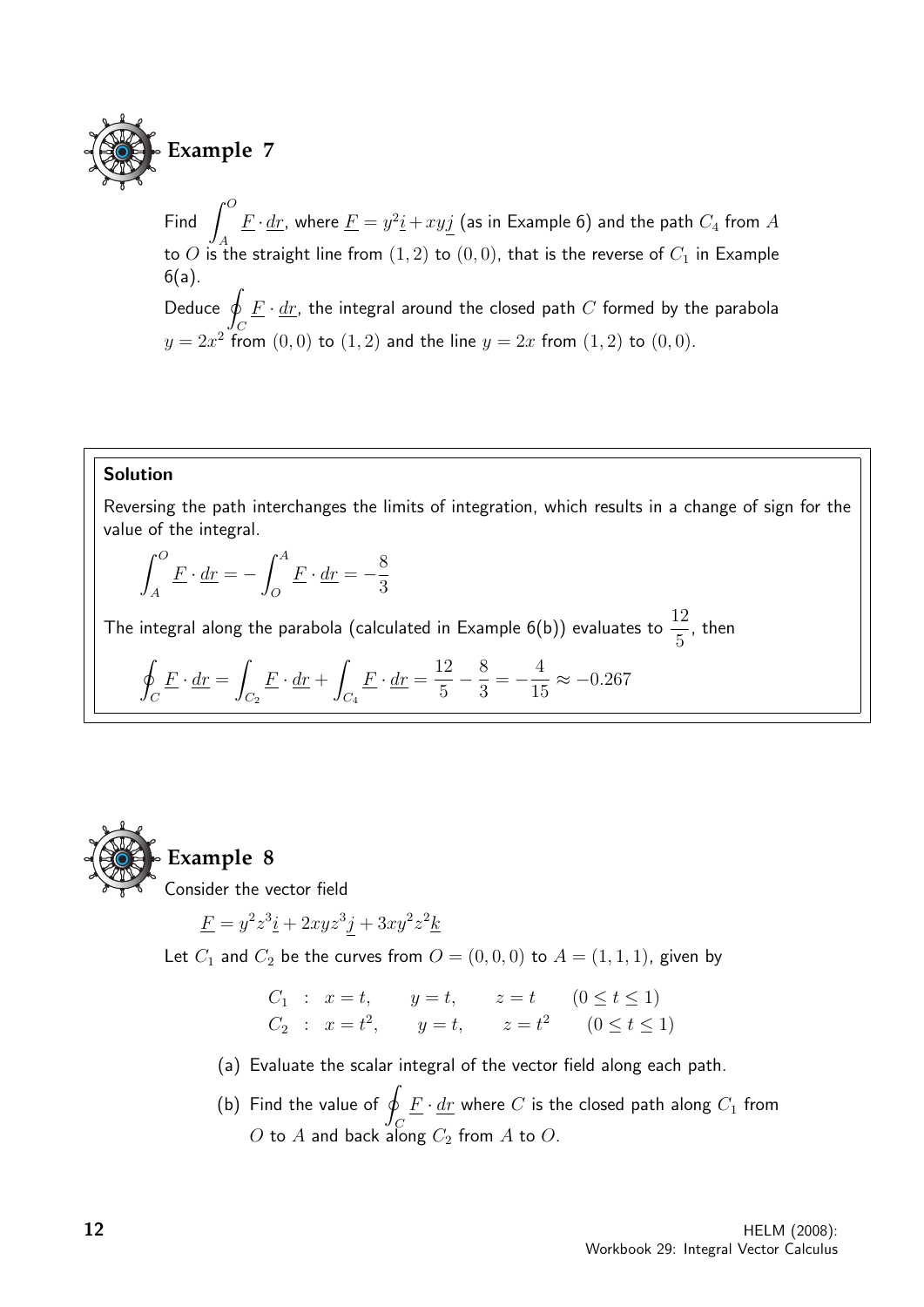

## Solution

(a) The path  $C_1$  is given in terms of the parameter t by  $x = t$ ,  $y = t$  and  $z = t$ . Hence  $dx$  $\frac{du}{dt} =$ dy  $\frac{dy}{dt} =$  $\frac{dz}{dt} = 1$  and  $\frac{dr}{dt} =$  $dx$  $\frac{d}{dt}\dot{t} +$ dy  $\frac{dy}{dt}j +$ dz  $\frac{d\mathbf{x}}{dt}\mathbf{k} = \mathbf{i} + \mathbf{j} + \mathbf{k}$ Now by substituting for  $x = y = z = t$  in  $\overline{F}$  we have  $\underline{F} = t^5 \underline{i} + 2t^5 \underline{j} + 3t^5 \underline{k}$ Hence  $\underline{F} \cdot \frac{d\underline{r}}{dt}$  $\frac{du}{dt} = t^5 + 2t^5 + 3t^5 = 6t^5$ . The values of  $t = 0$  and  $t = 1$  correspond to the start and end point of  $C_1$  and so these are the required limits of integration. Now Z  $C_1$  $\underline{F}\cdot \underline{dr} = \int^1$  $\mathbf{0}$  $\underline{F} \cdot \frac{dr}{dt}$  $\frac{d\mathbf{r}}{dt}dt =$  $\int_0^1$ 0  $6t^5dt =$  $\sqrt{ }$  $t^6\Big]^1$  $\mathbf{0}$  $= 1$ For the path  $C_2$  the parameterisation is  $x=t^2, \, y=t$  and  $z=t^2$  so  $\frac{dr}{\sqrt{2}}$  $\frac{dE}{dt} = 2t\underline{i} + \underline{j} + 2t\underline{k}.$ Substituting  $x=t^2, \, y=t$  and  $z=t^2$  in  $\underline{F}$  we have  $\underline{F}=t^8\underline{i}+2t^9\underline{j}+3t^8\underline{k}$  and  $\underline{F}\cdot\frac{d\underline{r}}{dt}$  $\frac{dt}{dt} = 2t^9 + 2t^9 + 6t^9 = 10t^9$ Z  $C_{2}$  $\underline{F}\cdot \underline{dr} = \int^1$ 0  $10t^9dt =$  $\sqrt{ }$  $t^{10}\Big]^1$ 0  $= 1$ (b) For the closed path  $C$ I  $\mathcal C$  $\underline{F} \cdot \underline{dr} =$  $C_1$  $\underline{F} \cdot \underline{dr} C_{2}$  $\underline{F} \cdot \underline{dr} = 1 - 1 = 0$ (Note: A line integral round a closed path is not necessarily zero - see Example 7.)

#### Further points on Example 8

| Vector Field | Path   | Line Integral |
|--------------|--------|---------------|
|              |        |               |
|              |        |               |
|              | closed |               |

Note that the value of the line integral of  $\underline{F}$  is 1 for both paths  $C_1$  and  $C_2$ . In fact, this result would hold for any path from  $(0, 0, 0)$  to  $(1, 1, 1)$ .

The field  $F$  is an example of a **conservative vector field**; these are discussed in detail in the next subsection.

 $\ln$   $\sqrt{2}$  $\mathcal{C}_{0}^{0}$  $\underline{F}\cdot \underline{dr}$ , the vector field  $\underline{F}$  may be the gradient of a scalar field or the curl of a vector field.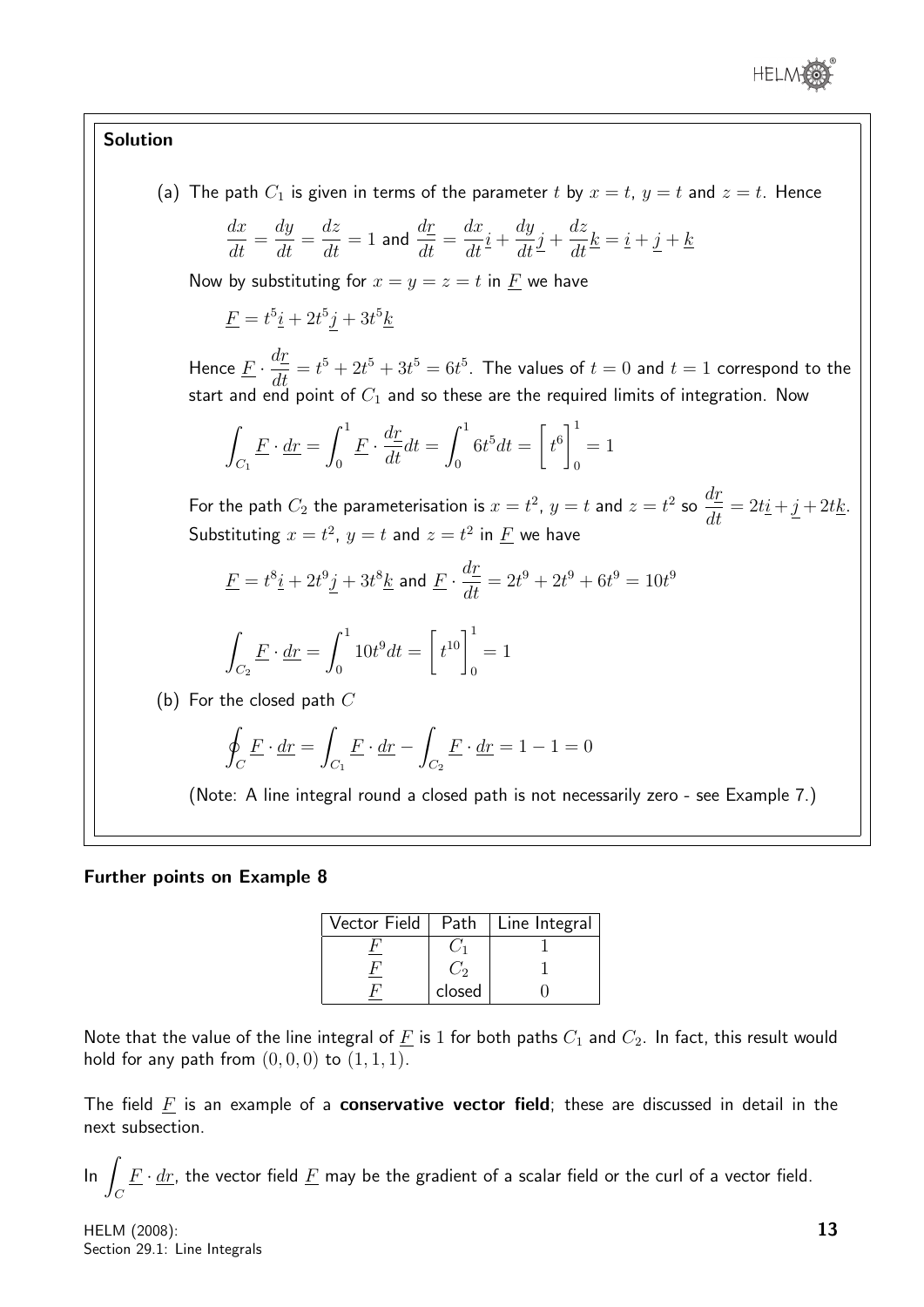

Consider the vector field

$$
\underline{G} = x\underline{i} + (4x - y)\underline{j}
$$

Let  $C_1$  and  $C_2$  be the curves from  $O = (0, 0, 0)$  to  $A = (1, 1, 1)$ , given by

$$
C_1
$$
:  $x = t$ ,  $y = t$ ,  $z = t$   $(0 \le t \le 1)$   
\n $C_2$ :  $x = t^2$ ,  $y = t$ ,  $z = t^2$   $(0 \le t \le 1)$ 

- (a) Evaluate the scalar integral  $\overline{\phantom{a}}$  $\mathcal C$  $G \cdot dr$  of each vector field along each path.
- (b) Find the value of  $q$ C  $\underline{G}\cdot \underline{dr}$  where  $C$  is the closed path along  $C_1$  from  $O$  to  $A$  and back along  $C_2$  from  $A$  to  $O$ .

## Your solution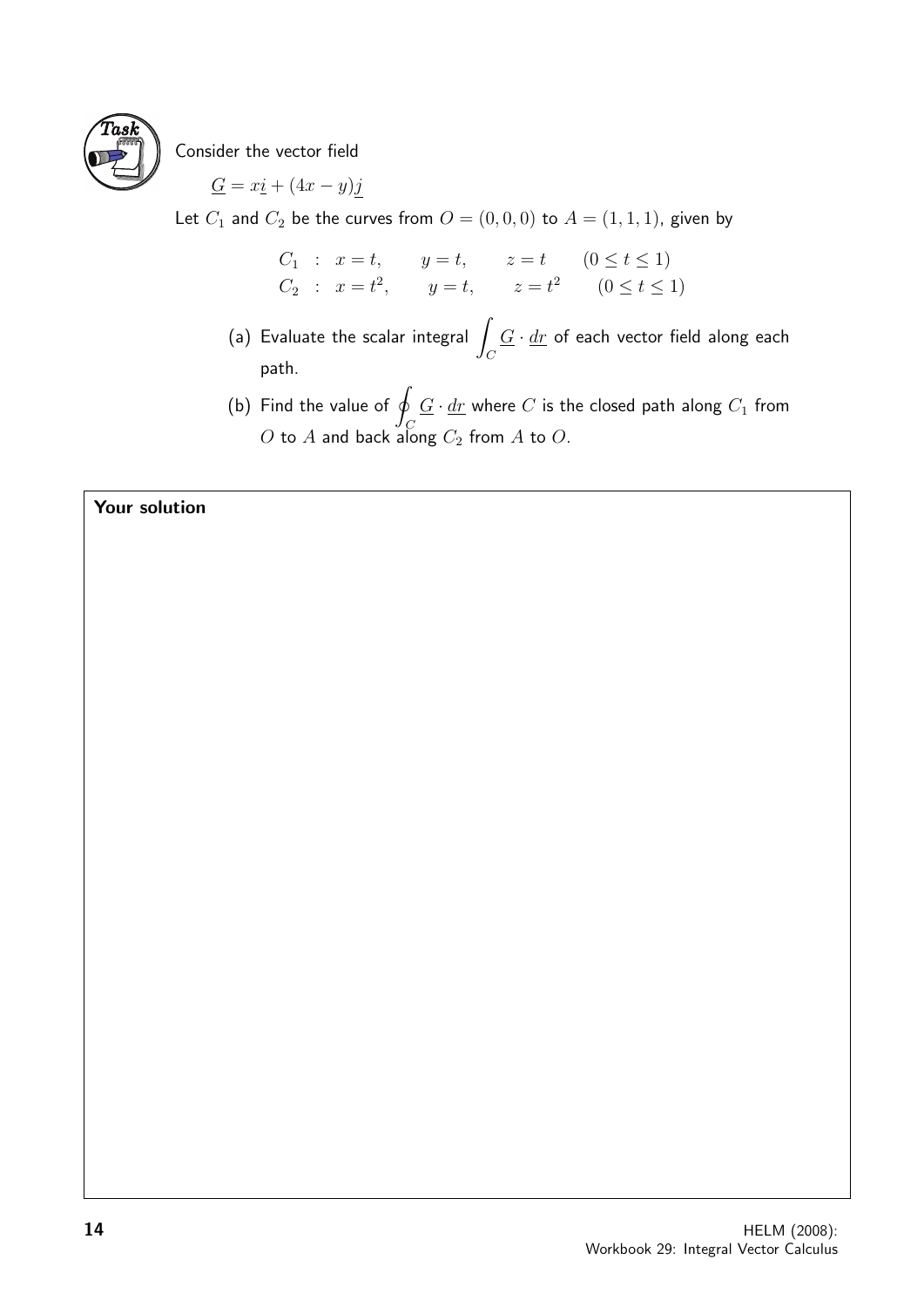

#### Answer

(a) The path  $C_1$  is given in terms of the parameter t by  $x = t$ ,  $y = t$  and  $z = t$ . Hence

$$
\frac{dx}{dt} = \frac{dy}{dt} = \frac{dz}{dt} = 1
$$
 and 
$$
\frac{d\underline{r}}{dt} = \frac{dx}{dt}\underline{i} + \frac{dy}{dt}\underline{j} + \frac{dz}{dt}\underline{k} = \underline{i} + \underline{j} + \underline{k}
$$

Substituting for  $x = y = z = t$  in  $G$  we have

$$
\underline{G}=t\underline{i}+3t\underline{j} \text{ and }\underline{G}\cdot \frac{d\underline{r}}{dt}=t+3t=4t
$$

The limits of integration are  $t = 0$  and  $t = 1$ , then

$$
\int_{C_1} \underline{G} \cdot \underline{dr} = \int_0^1 \underline{G} \cdot \frac{dr}{dt} dt = \int_0^1 4t dt = \left[ 2t^2 \right]_0^1 = 2
$$

For the path  $C_2$  the parameterisation is  $x=t^2, \, y=t$  and  $z=t^2$  so  $\frac{dr}{\sqrt{2}}$  $\frac{d\Omega}{dt} = 2t\underline{i} + \underline{j} + 2t\underline{k}.$ Substituting  $x = t^2$ ,  $y = t$  and  $z = t^2$  in  $\overline{G}$  we have

$$
\underline{G} = t^2 \underline{i} + (4t^2 - t) \underline{j} \text{ and } \underline{G} \cdot \frac{d\underline{r}}{dt} = 2t^3 + 4t^2 - t
$$
\n
$$
\int_{C_2} \underline{G} \cdot \underline{dr} = \int_0^1 (2t^3 + 4t^2 - t) dt = \left[ \frac{1}{2}t^4 + \frac{4}{3}t^3 - \frac{1}{2}t^2 \right]_0^1 = \frac{4}{3}
$$
\n(b) For the closed path  $C$ 

\n
$$
\oint_C \underline{G} \cdot \underline{dr} = \int_{C_1} \underline{G} \cdot \underline{dr} - \int_{C_2} \underline{G} \cdot \underline{dr} = 2 - \frac{4}{3} = \frac{2}{3}
$$
\n(Note: The value of the integral around the closed path is non-zero, unlike Example 8.)

**Example 9** Find  $\int$  $\mathcal{C}_{0}^{(n)}$  $\{\nabla(x^2y)\}\cdot d\mathbf{r}$  where C is the contour  $y=2x-x^2$  from  $(0,0)$  to  $(2,0)$ . Here,  $\nabla$  refers to the gradient operator, i.e.  $\nabla \phi \equiv$  grad  $\phi$ 

# Solution

Note that 
$$
\sum (x^2y) = 2xy\underline{i} + x^2\underline{j}
$$
 so the integral is  $\int_C \{2xy \, dx + x^2 \, dy\}$ .  
\nOn  $y = 2x - x^2$ ,  $dy = (2 - 2x) \, dx$  so the integral becomes  
\n
$$
\int_C \{2xy \, dx + x^2 \, dy\} = \int_{x=0}^2 \{2x(2x - x^2) \, dx + x^2(2 - 2x) \, dx\}
$$
\n
$$
= \int_0^2 (6x^2 - 4x^3) \, dx = \left[2x^3 - x^4\right]_0^2 = 0
$$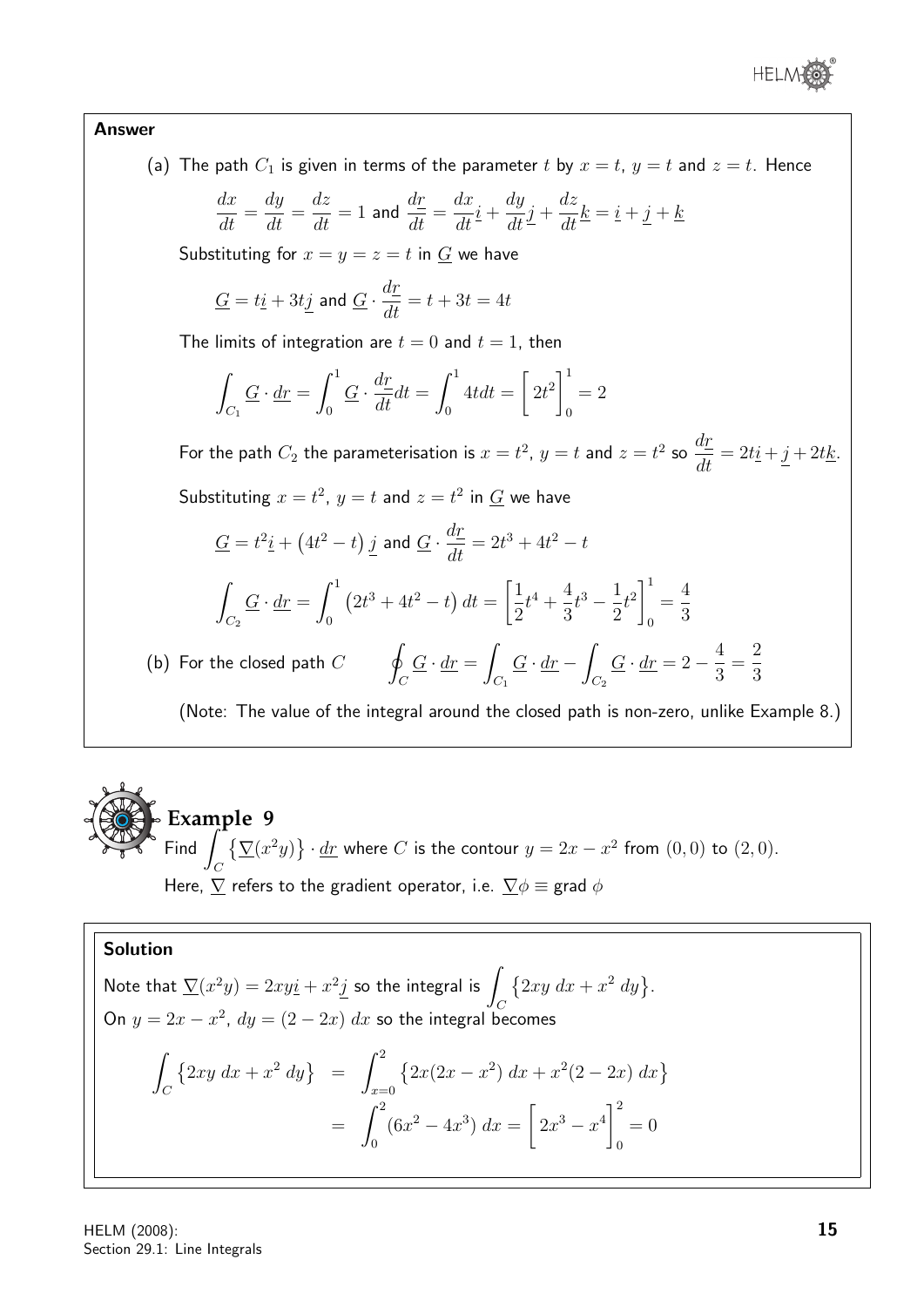

(a) 
$$
C_1: y = \frac{1}{2}x \quad 0 \le x \le 4
$$

(b)  $C_2$ : The straight line  $y = 0$  from  $(0, 0)$  to  $(4, 0)$  followed by  $C_3$ : The straight line  $x = 4$  from  $(4, 0)$  to  $(4, 2)$ 

For each path find  $\overline{I}$  $\mathcal C$  $\underline{F}\cdot \underline{dr}$ , where  $\underline{F}=2x\underline{i}+2y\underline{j}$ .

# Solution

(a) For the straight line 
$$
y = \frac{1}{2}x
$$
 we have  $dy = \frac{1}{2}dx$   
\nThen, 
$$
\int_{C_1} \underline{F} \cdot d\underline{r} = \int_{C_1} 2x \, dx + 2y \, dy = \int_0^4 (2x + \frac{x}{2}) \, dx = \int_0^4 \frac{5x}{2} \, dx = 20
$$
\n(b) For the straight line from (0, 0) to (4, 0) we have 
$$
\int_{C_2} \underline{F} \cdot d\underline{r} = \int_0^4 2x \, dx = 16
$$
\nFor the straight line from (4, 0) to (4, 2) we have 
$$
\int_{C_3} \underline{F} \cdot d\underline{r} = \int_0^2 2y \, dy = 4
$$
\nAdding these two results gives 
$$
\int_C \underline{F} \cdot d\underline{r} = 16 + 4 = 20
$$



 $E$ valuate  $\mathcal C$  $\underline{F}\cdot \underline{dr}$ , where  $\underline{F}=(x-y)\underline{i}+(x+y)j$  along each of the following paths

- (a)  $C_1$ : from  $(1, 1)$  to  $(2, 4)$  along the straight line  $y = 3x 2$ :
- (b)  $C_2$ : from  $(1,1)$  to  $(2,4)$  along the parabola  $y = x^2$ :
- (c)  $C_3$ : along the straight line  $x = 1$  from  $(1, 1)$  to  $(1, 4)$  then along the straight line  $y = 4$  from  $(1, 4)$  to  $(2, 4)$ .

# Your solution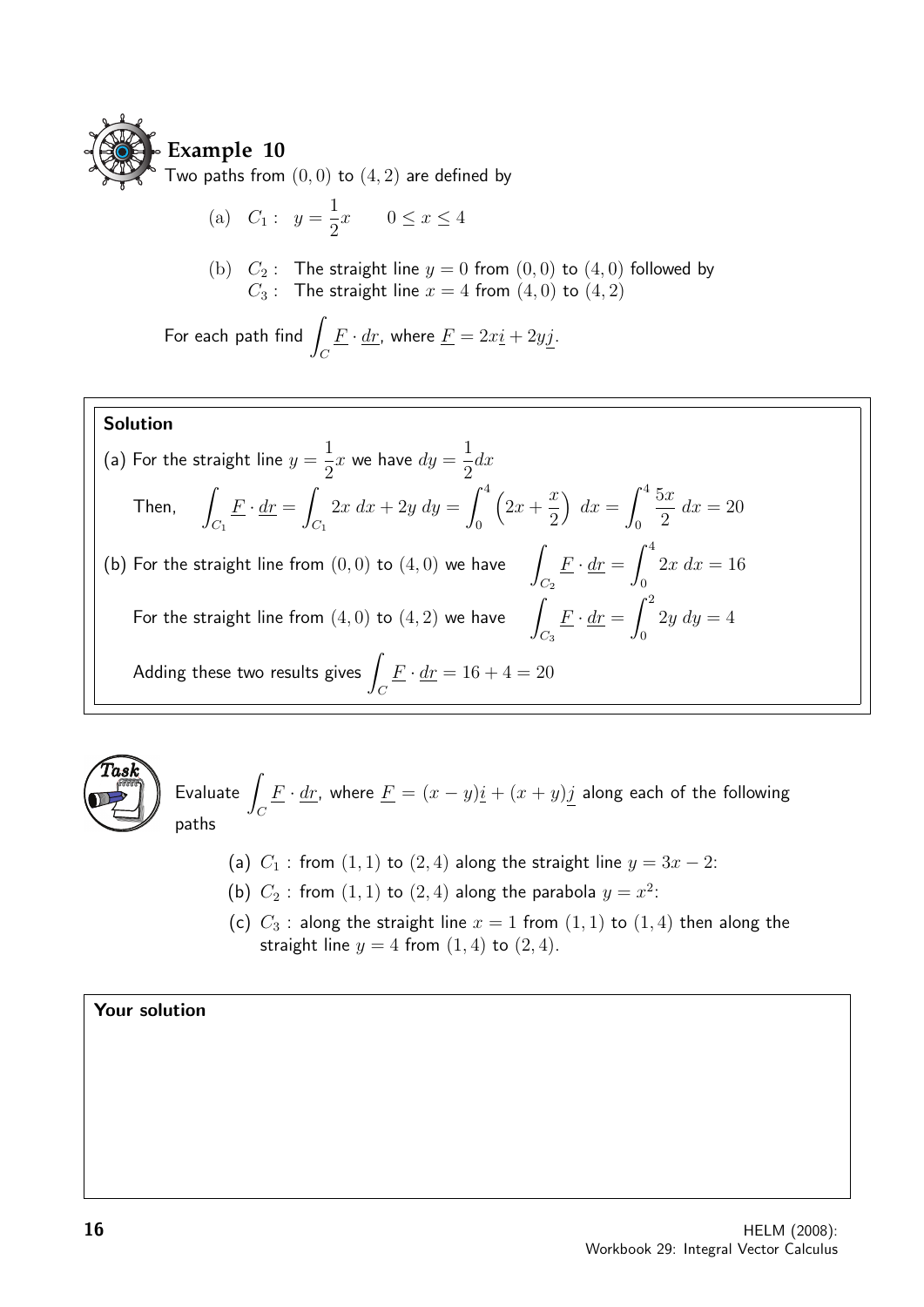

Answer  
\n(a) 
$$
\int_{1}^{2} (10x - 4) dx = 11
$$
,  
\n(b)  $\int_{1}^{2} (x + x^2 + 2x^3) dx = \frac{34}{3}$ , (this differs from (a) showing path dependence)  
\n(c)  $\int_{1}^{4} (1 + y) dy + \int_{1}^{2} (x - 4) dx = 8$ 



For the function  $\underline{F}$  and paths in the last Task, deduce  $\oint \underline{F}\cdot \underline{dr}$  for the closed paths

- (a)  $C_1$  followed by the reverse of  $C_2$ .
- (b)  $C_2$  followed by the reverse of  $C_3$ .
- (c)  $C_3$  followed by the reverse of  $C_1$ .

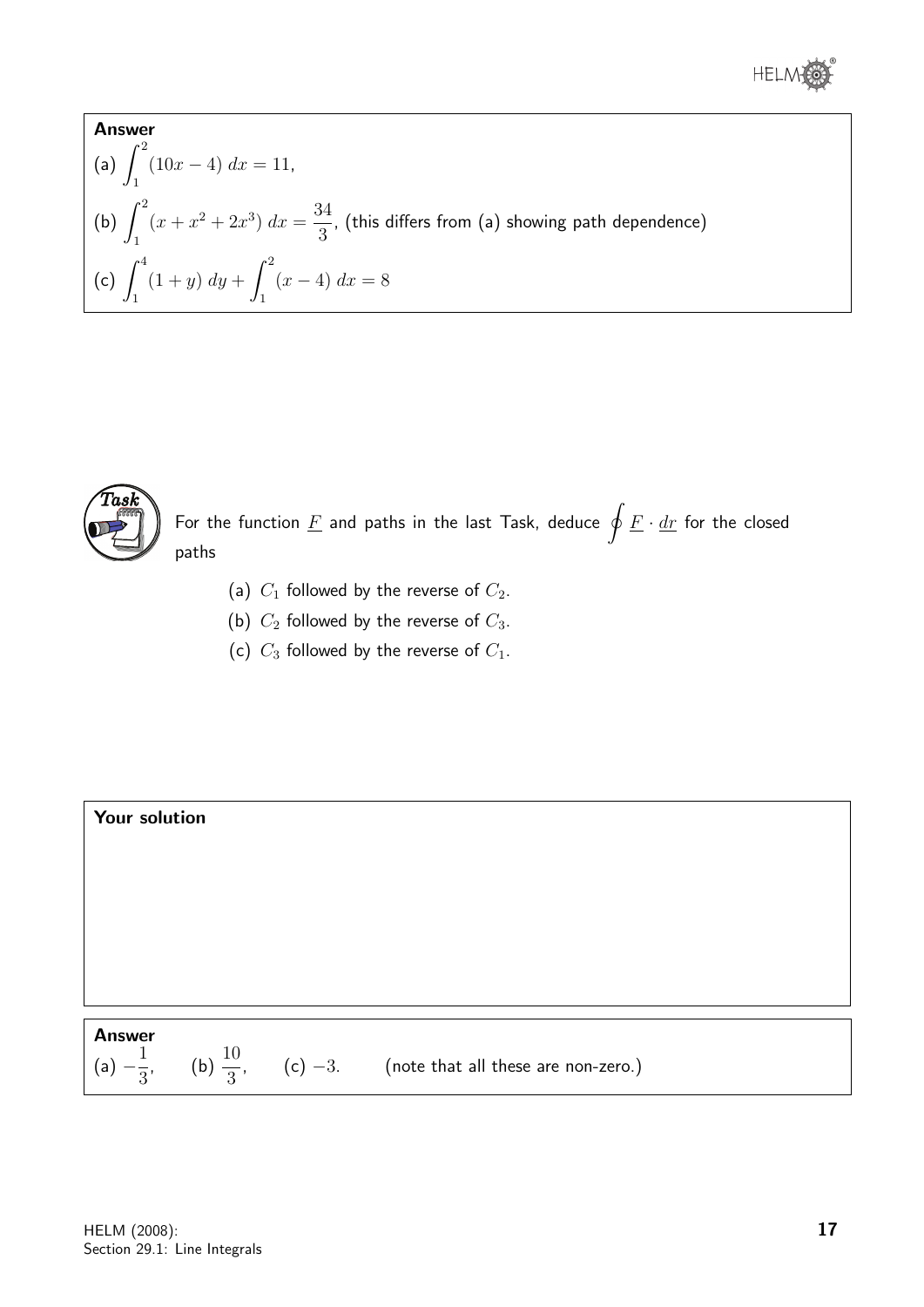#### **Exercises**

1. Consider  $\mathcal{C}_{0}^{(n)}$  $\underline{F}\cdot \underline{dr}$ , where  $\underline{F}=3x^2y^2\underline{i}+(2x^3y-1)\underline{j}.$  Find the value of the line integral along each of the paths from  $(0, 0)$  to  $(1, 4)$ .

(a) 
$$
y = 4x
$$
 (b)  $y = 4x^2$  (c)  $y = 4x^{1/2}$  (d)  $y = 4x^3$ 

2. Consider the vector field  $\underline{F} = 2x\underline{i} + (xz - 2)\underline{j} + xy\underline{k}$  and the two curves between  $(0,0,0)$  and  $(1, -1, 2)$  defined by

$$
C_1: x = t^2, y = -t, z = 2t \text{ for } 0 \le t \le 1.
$$
  
\n
$$
C_2: x = t - 1, y = 1 - t, z = 2t - 2 \text{ for } 1 \le t \le 2.
$$

- $(a)$  Find  $C_1$  $\underline{F} \cdot \underline{dr},$  $C_2$  $\underline{F} \cdot \underline{dr}$
- (b) Find  $q$  $\mathcal{C}_{0}^{0}$  $\underline{F}\cdot \underline{dr}$  where  $C$  is the closed path from  $(0,0,0)$  to  $(1,-1,2)$  along  $C_1$  and back to  $(0, 0, 0)$  along  $C_2$ .
- 3. Consider the vector field  $\underline{G} = x^2z\underline{i} + y^2z\underline{j} + \frac{1}{3}$  $\frac{1}{3}(x^3+y^3)$  and the two curves between  $(0,0,0)$ and  $(1, -1, 2)$  defined by

$$
C_1: x = t^2, y = -t, z = 2t \text{ for } 0 \le t \le 1.
$$
  
\n
$$
C_2: x = t - 1, y = 1 - t, z = 2t - 2 \text{ for } 1 \le t \le 2.
$$

- $(a)$  Find  $C_1$  $\underline{G} \cdot \underline{dr}$ ,  $C_2$  $\underline{G}\cdot \underline{dr}$
- (b) Find  $q$  $\mathcal{C}_{0}^{0}$  $\underline{G} \cdot \underline{dr}$  where  $C$  is the closed path from  $(0,0,0)$  to  $(1,-1,2)$  along  $C_1$  and back to  $(0, 0, 0)$  along  $C_2$ .
- 4. Find  $\sqrt{2}$  $\mathcal{C}_{0}^{(n)}$  $\underline{F} \cdot \underline{dr}$ ) along  $y = 2x$  from  $(0,0)$  to  $(2,4)$  for (a)  $\underline{F} = \underline{\nabla}(x^2y)$ (b)  $\underline{F} = \underline{\nabla} \times (\frac{1}{2})$  $\frac{1}{2} x^2 y^2 \underline{k} )$  [Here  $\underline{\nabla} \times \underline{f}$  represents the curl of  $\underline{f} ]$

#### Answers

1. All are 12, and in fact the integral would be 12 for any path from  $(0,0)$  to  $(1,4)$ . 2 (a) 2,  $\frac{5}{3}$  $\frac{5}{3}$  (b)  $\frac{1}{3}$ .  $3$  (a)  $0, 0$  (b)  $0.$ 4. (a)  $\int$  $\mathcal{C}_{0}^{0}$  $2xy \, dx + x^2 \, dy = 16$ , (b)  $\mathcal C$  $x^2y\ dx - xy^2\ dy = -24.$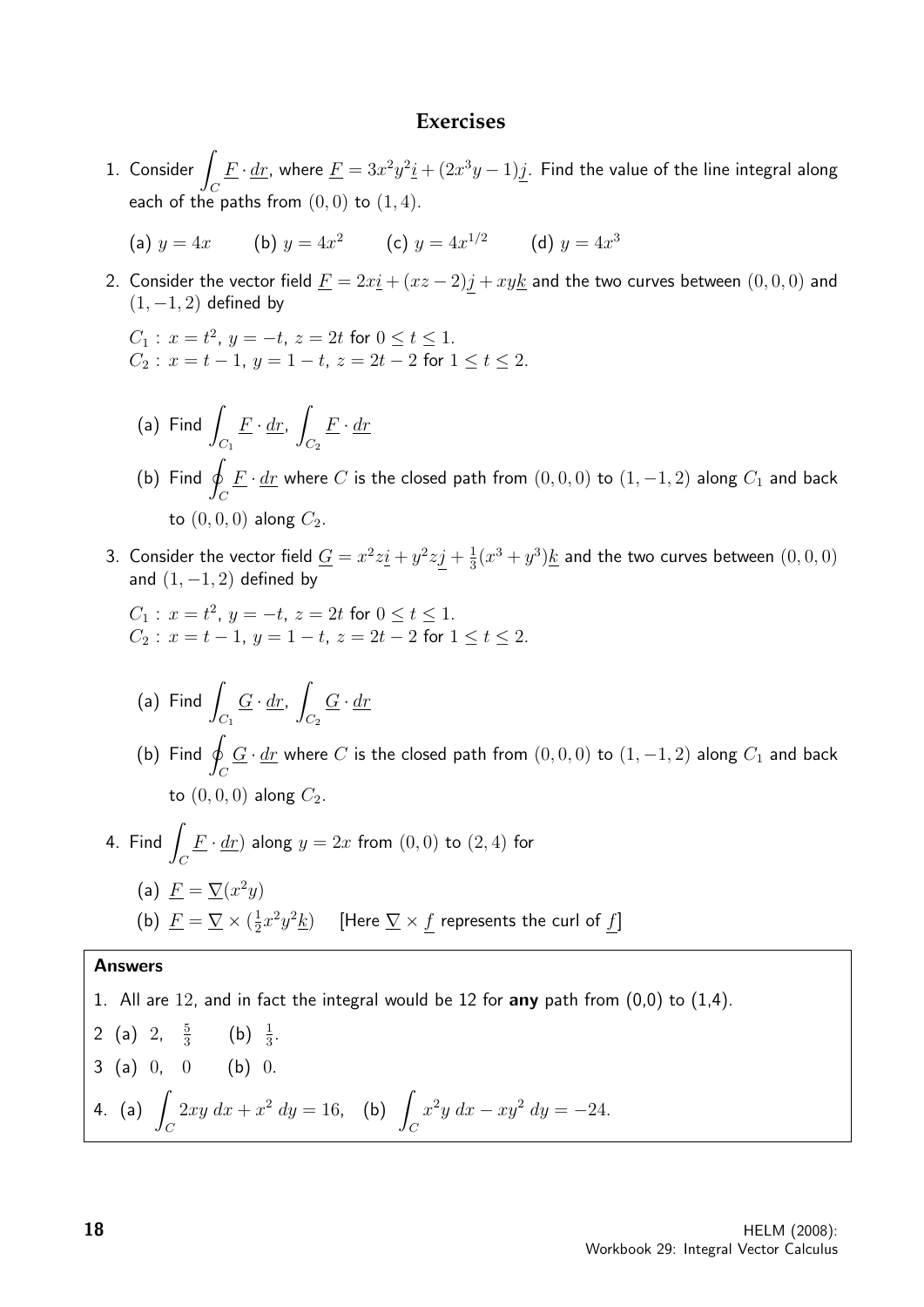

# **3. Conservative vector fields**

For some line integrals in the previous section, the value of the integral depended only on the vector field  $F$  and the start and end points of the line but not on the actual path between the start and end points. However, for other line integrals, the result depended on the actual details of the path of the line.

Vector fields are classified according to whether the line integrals are path dependent or path independent. Those vector fields for which all line integrals between all pairs of points are path independent are called conservative vector fields.

There are five properties of a conservative vector field (P1 to P5 below). It is impossible to check the value of every line integral over every path, but it is possible to use any one of these five properties (particularly property P3 below) to determine whether or not a vector field is conservative. These properties are also used to simplify calculations with conservative vector fields over non-closed paths.

- P1 The line integral  $\int^B$ A  $\underline{F}\cdot \underline{dr}$  depends only on the end points  $A$  and  $B$  and is independent of the actual path taken.
- P2 The line integral around any closed curve is zero. That is  $q$  $\mathcal C$  $\underline{F}\cdot \underline{dr}=0$  for all  $C.$
- P3 The curl of a conservative vector field F is zero i.e.  $\nabla \times F = 0$ .
- P4 For any conservative vector field E, it is possible to find a scalar field  $\phi$  such that  $\nabla \phi = F$ . Then,  $\oint \underline{F} \cdot \underline{dr} = \phi(B) - \phi(A)$  where  $A$  and  $B$  are the start and end points of contour  $C.$  $\frac{J_C}{J}$  This is sometimes called the Fundamental Theorem of Line Integrals and is comparable with the Fundamental Theorem of Calculus.]
- P5 All gradient fields are conservative. That is,  $\underline{F} = \nabla \phi$  is a conservative vector field for any scalar field  $\phi$ .



# **Example 11**

Consider the following vector fields. 1.  $\underline{F}_1 = y^2 \underline{i} + xy \underline{j}$  (Example 6) 2.  $\underline{F}_2 = 2x \underline{i} + 2y \underline{j}$  (Example 10) 3.  $\underline{F}_3 = y^2 z^3 \underline{i} + 2xyz^3 \underline{j} + 3xy^2 z^2 \underline{k}$  (Example 8) 4.  $F_4 = x \cdot i + (4x - y) j$  (Task on page 14)

Determine which of these vector fields are conservative where possible by referring to the answers given in the solution. For those that are conservative find a scalar field  $\phi$  such that  $\underline{F} = \nabla \phi$  and use property P4 to verify the values of the line integrals.

# Solution

1. Two different values were obtained for line integrals over the paths  $C_1$  and  $C_2$ . Hence, by P1,  $\overline{F}_{1}$  is not conservative. [It is also possible to reach this conclusion from P3 by finding that  $\nabla \times F = -yk \neq 0.$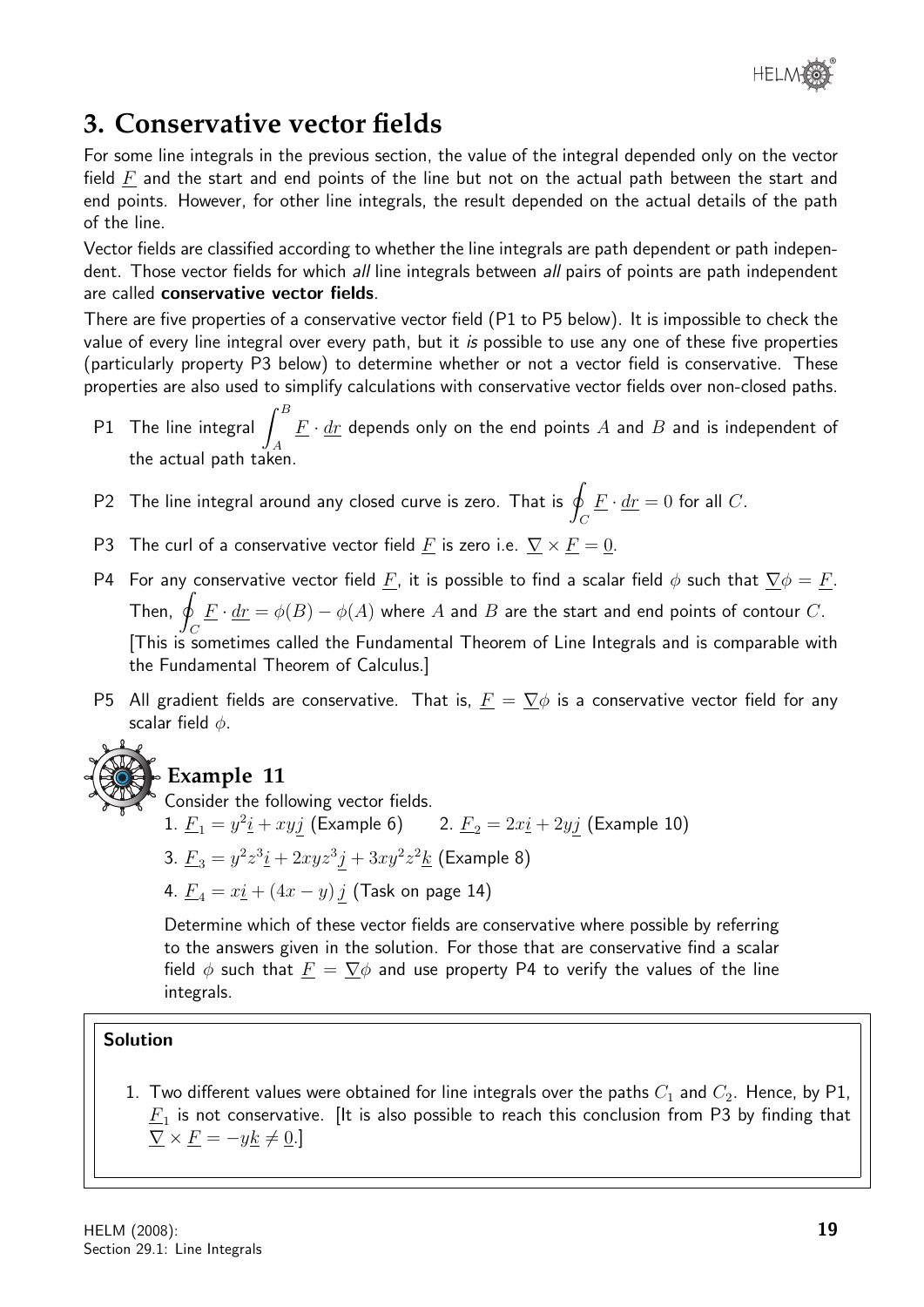# Solution (contd.)

2. For the closed path consisting of  $C_2$  and  $C_3$  from  $(0,0)$  to  $(4,2)$  and back to  $(0,0)$  along  $C_1$ we obtain the value  $20 + (-20) = 0$ . This alone does not mean that  $\underline{F}_2$  is conservative as there could be other paths giving different values. So by using P3

$$
\nabla \times \underline{F}_2 = \begin{vmatrix} \underline{i} & \underline{j} & \underline{k} \\ \frac{\partial}{\partial x} & \frac{\partial}{\partial y} & \frac{\partial}{\partial z} \\ 2x & 2y & 0 \end{vmatrix} = \underline{i}(0 - 0) - \underline{j}(0 - 0) + \underline{k}(0 - 0) = \underline{0}
$$

As  $\underline{V}\times \underline{F}_2=\underline{0}$ , P3 gives that  $\underline{F}_2$  is a conservative vector field. Now, find a  $\phi$  such that  $\underline{F}_2 = \underline{\nabla} \phi$ . Then  $\frac{\partial \phi}{\partial x} \underline{i} +$  $\partial \phi$  $\frac{\partial \varphi}{\partial y} \underline{j} = 2x \underline{i} + 2y \underline{j}.$ 

Thus

$$
\begin{aligned}\n\frac{\partial \phi}{\partial x} &= 2x \implies \phi = x^2 + f(y) \\
\frac{\partial \phi}{\partial y} &= 2y \implies \phi = y^2 + g(x)\n\end{aligned}\n\right\} \Rightarrow \phi = x^2 + y^2 (+ \text{ constant})
$$
\nUsing P4: 
$$
\int_{(0,0)}^{(4,2)} \underline{F}_2 \cdot \underline{dr} = \int_{(0,0)}^{(4,2)} (\nabla \phi) \cdot \underline{dr} = \phi(4, 2) - \phi(0, 0) = (4^2 + 2^2) - (0^2 + 0^2) = 20.
$$

3. The fact that line integrals along two different paths between the same start and end points have the same value is consistent with  $F_3$  being a conservative field according to P1. So too is the fact that the integral around a closed path is zero according to P2. However, neither fact can be used to *conclude* that  $\underline{F}_3$  is a conservative field. This can be done by showing that  $\nabla\times \underline{F}_3=\underline{0}.$ 

Now, 
$$
\begin{vmatrix} \frac{i}{\partial x} & \frac{j}{\partial y} & \frac{k}{\partial z} \\ \frac{\partial}{\partial x} & \frac{\partial}{\partial y} & \frac{\partial}{\partial z} \\ y^2 z^3 & 2xyz^3 & 3xy^2 z^2 \end{vmatrix} = (6xyz^2 - 6xyz^2)\underline{i} - (3y^2z^2 - 3y^2z^2)\underline{j} + (2yz^3 - 2yz^3)\underline{k} = \underline{0}.
$$

As  $\underline{V}\times \underline{F}_3=\underline{0}$ , P3 gives that  $\underline{F}_3$  is a conservative field. To find  $\phi$  that satisfies  $\nabla \phi = \underline{F}_3$ , it is necessary to satisfy

$$
\begin{aligned}\n\frac{\partial \phi}{\partial x} &= y^2 z^3 \quad \rightarrow \quad \phi = xy^2 z^3 + f(y, z) \\
\frac{\partial \phi}{\partial y} &= 2xyz^3 \quad \rightarrow \quad \phi = xy^2 z^3 + g(x, z) \\
\frac{\partial \phi}{\partial z} &= 3xy^2 z^2 \quad \rightarrow \quad \phi = xy^2 z^3 + h(x, y)\n\end{aligned}\n\Rightarrow \phi = xy^2 z^3
$$
\nUsing P4: 
$$
\int_{(0,0,0)}^{(1,1,1)} \underline{F}_3 \cdot \underline{dr} = \phi(1,1,1) - \phi(0,0,0) = 1 - 0 = 1
$$
 in agreement with Example 8(a).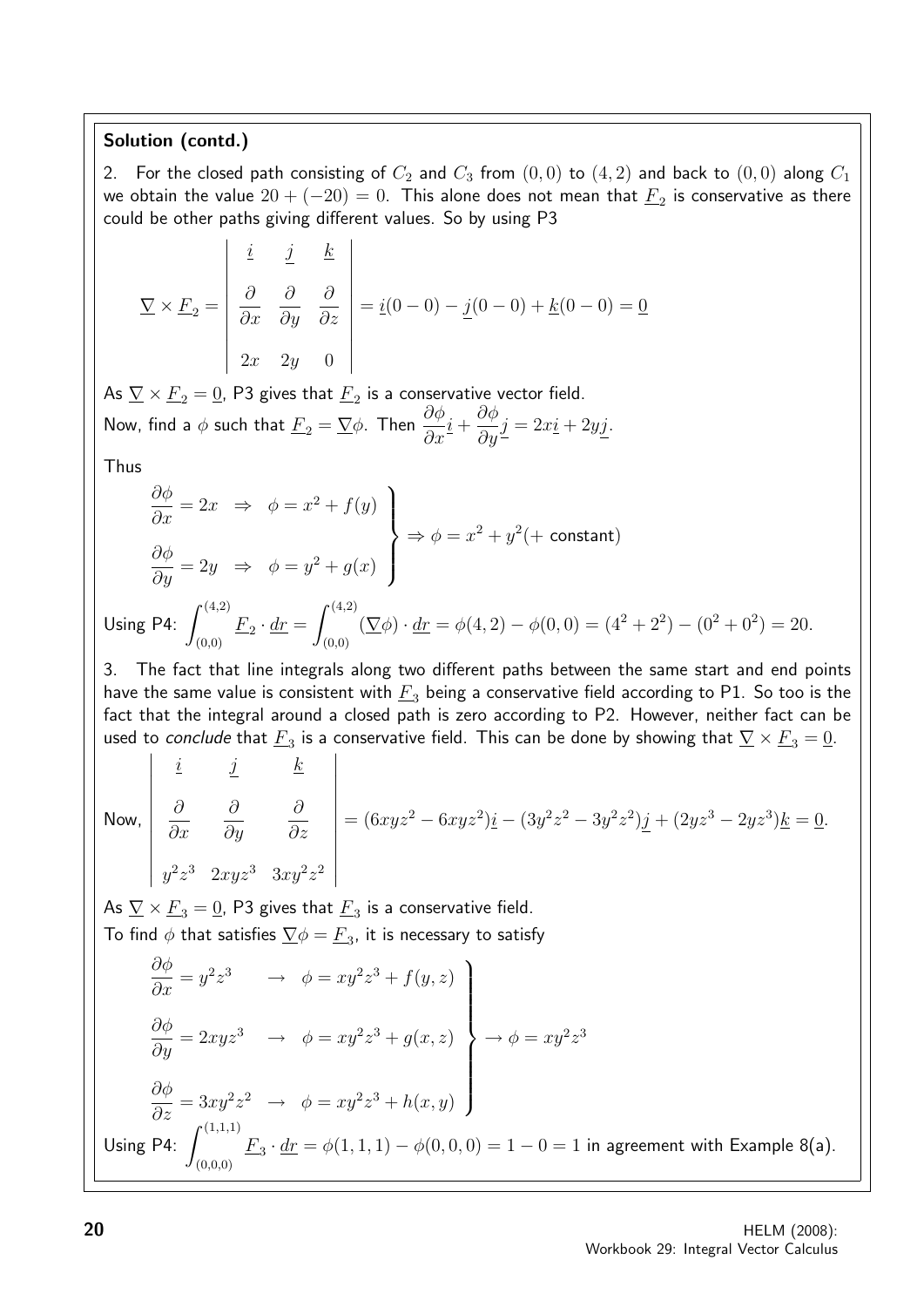

## Solution (contd.)

4. As the integral along  $C_1$  is 2 and the integral along  $C_2$  (same start and end points but different intermediate points) is  $\frac{4}{3}$ ,  $F_4$  is **not** a conservative field using P1. Note that  $\nabla \times E_4 = 4\underline{k} \neq \underline{0}$  so, using P3, this is an independent conclusion that  $E_4$  is  $\boldsymbol{\mathsf{not}}$ conservative.



# **Work done moving a charge in an electric field**

### Introduction

If a charge, q, is moved through an electric field,  $E$ , from A to B, then the work required is given by the line integral

$$
W_{AB} = -q \int_A^B \underline{E} \cdot \underline{dr}
$$

### Problem in words

Compare the work done in moving a charge through the electric field around a point charge in a vacuum via two different paths.

### Mathematical statement of problem

An electric field  $E$  is given by

$$
\begin{aligned}\n\underline{E} &= \frac{Q}{4\pi\varepsilon_0 r^2} \hat{r} \\
&= \frac{Q}{4\pi\varepsilon_0 (x^2 + y^2 + z^2)} \times \frac{x\underline{i} + y\underline{j} + z\underline{k}}{\sqrt{x^2 + y^2 + z^2}} \\
&= \frac{Q(x\underline{i} + y\underline{j} + z\underline{k})}{4\pi\varepsilon_0 (x^2 + y^2 + z^2)^{\frac{3}{2}}}\n\end{aligned}
$$

where  $\underline{r}$  is the position vector with magnitude  $r$  and unit vector  $\underline{\hat{r}}$ , and  $\frac{1}{4}$  $4\pi\epsilon_0$ is a combination of constants of proportionality, where  $\epsilon_0 = 10^{-9}/36\pi\,\,{\rm F}\,\,{\rm m}^{-1}.$ 

Given that  $Q = 10^{-8}$ C, find the work done in bringing a charge of  $q = 10^{-10}$ C from the point  $A = (10, 10, 0)$  to the point  $B = (1, 1, 0)$  (where the dimensions are in metres)

- (a) by the direct straight line  $y = x$ ,  $z = 0$
- (b) by the straight line pair via  $C = (10, 1, 0)$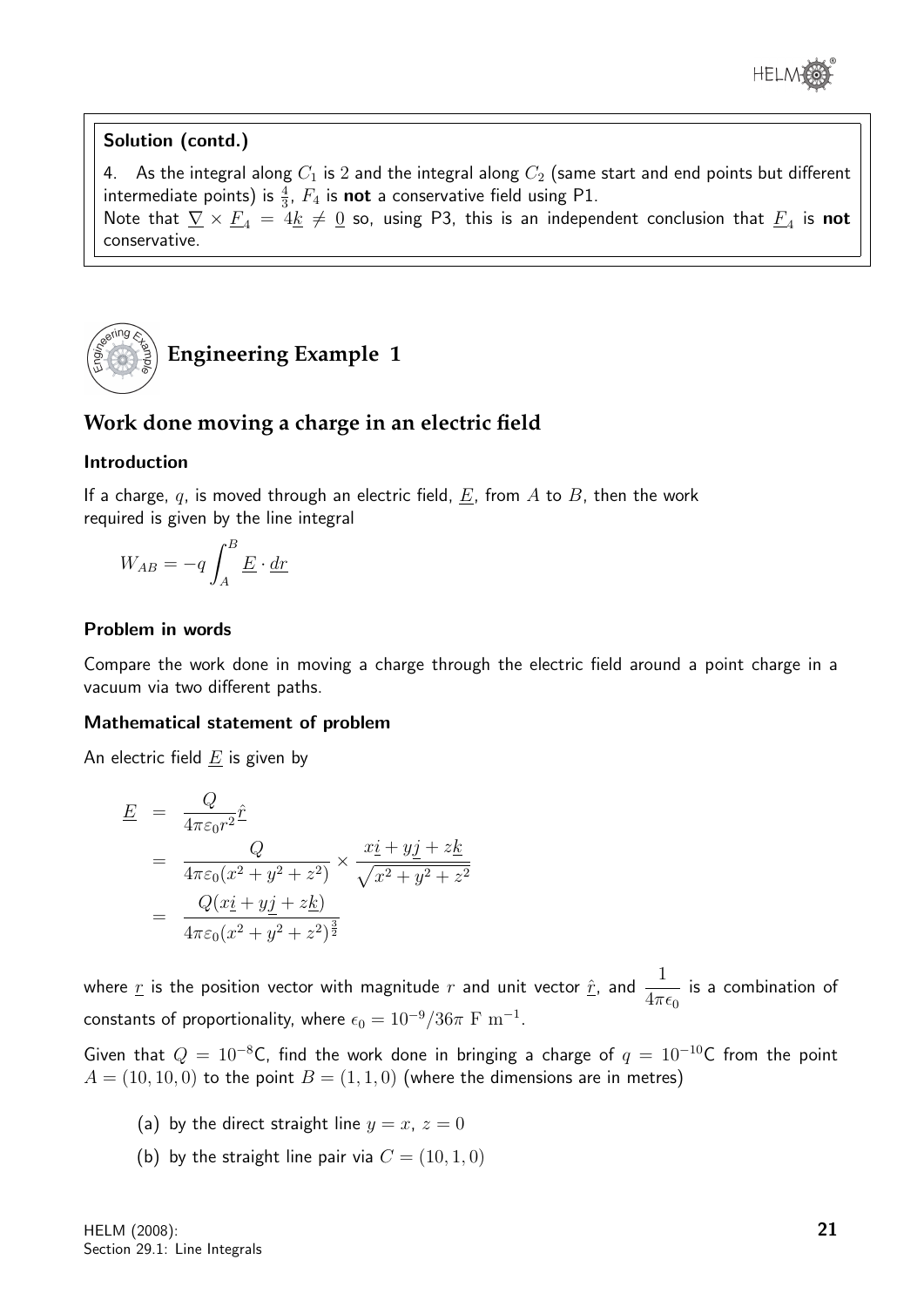

Figure 4: Two routes ( $a$  and  $b$ ) along which a charge can move through an electric field The path comprises two straight lines from  $A = (10, 10, 0)$  to  $B = (1, 1, 0)$  via  $C = (10, 1, 0)$  (see Figure 4).

#### Mathematical analysis

(a) Here 
$$
Q/(4\pi\varepsilon_0) = 90
$$
 so

$$
\underline{E} = \frac{90[x\underline{i} + y\underline{j}]}{(x^2 + y^2)^{\frac{3}{2}}}
$$

as  $z = 0$  over the region of interest. The work done

$$
W_{AB} = -q \int_{A}^{B} \underline{E} \cdot \underline{dr}
$$
  
= -10<sup>-10</sup>  $\int_{A}^{B} \frac{90}{(x^2 + y^2)^{\frac{3}{2}}}[x\underline{i} + y\underline{j}] \cdot [dx\underline{i} + dy\underline{j}]$ 

Using  $y = x$ ,  $dy = dx$ 

$$
W_{AB} = -10^{-10} \int_{x=10}^{1} \frac{90}{(2x^2)^{\frac{3}{2}}} \{x \, dx + x \, dx\}
$$
  
\n
$$
= -10^{-10} \int_{10}^{1} \frac{90}{(2\sqrt{2})} x^{-3} \, 2x \, dx
$$
  
\n
$$
= \frac{90 \times -10^{-10}}{\sqrt{2}} \int_{10}^{1} x^{-2} \, dx
$$
  
\n
$$
= \frac{9 \times -10^{-9}}{\sqrt{2}} \left[ -x^{-1} \right]_{10}^{1}
$$
  
\n
$$
= \frac{9 \times 10^{-9}}{\sqrt{2}} \left[ x^{-1} \right]_{10}^{1}
$$
  
\n
$$
= \frac{9 \times 10^{-9}}{\sqrt{2}} [1 - 0.1]
$$
  
\n
$$
= 5.73 \times 10^{-9} J
$$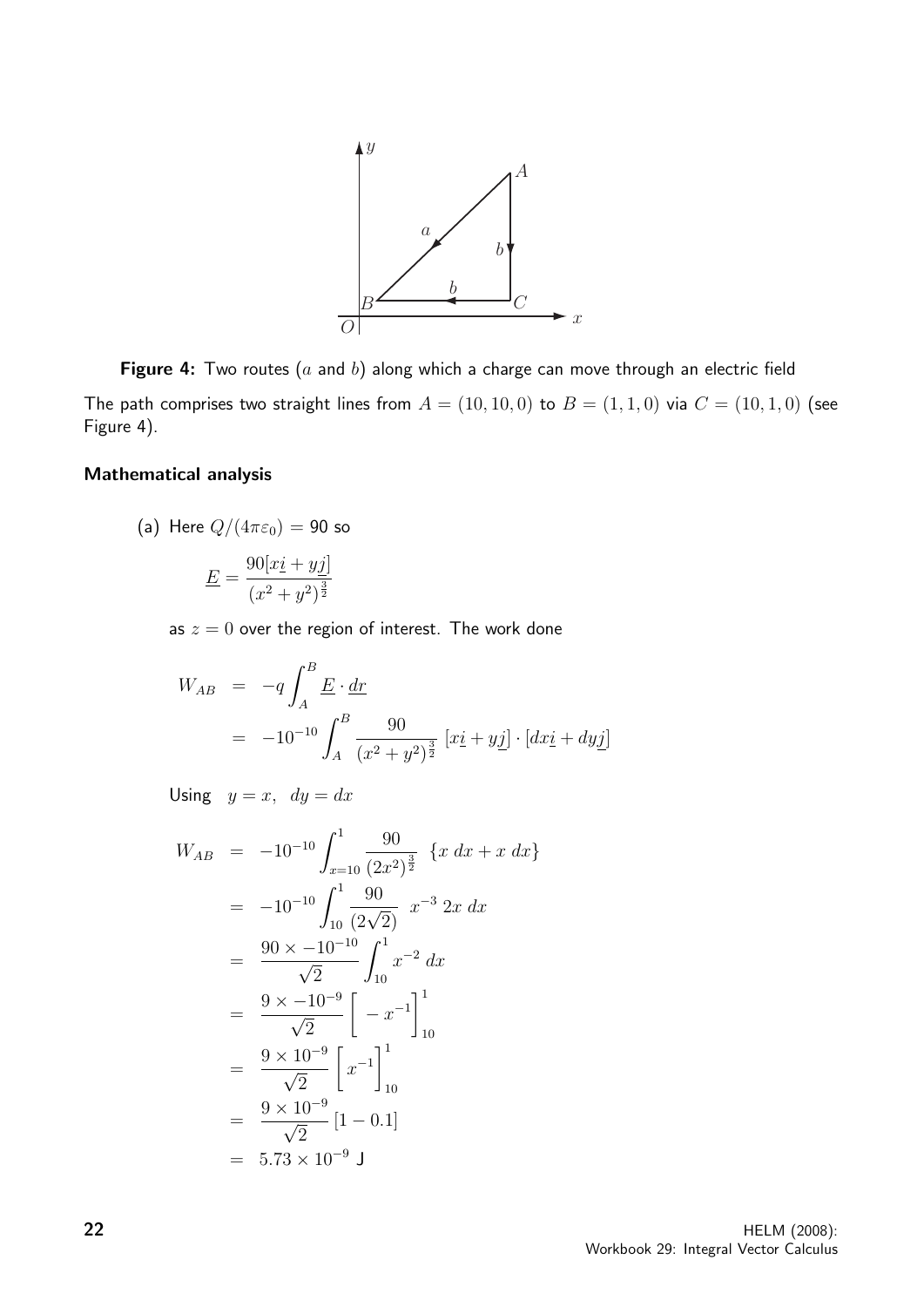(b) The first part of the path is A to C where  $x = 10$ ,  $dx = 0$  and y goes from 10 to 1.

$$
W_{AC} = -q \int_{A}^{C} \underline{E} \cdot \underline{dr}
$$
  
=  $-10^{-10} \int_{y=10}^{1} \frac{90}{(100 + y^2)^{\frac{3}{2}}}$   $[xi + y\underline{j}] \cdot [0\underline{i} + dy\underline{j}]$   
=  $-10^{-10} \int_{10}^{1} \frac{90y \, dy}{(100 + y^2)^{\frac{3}{2}}}$   
=  $-10^{-10} \int_{u=200}^{101} \frac{45 \, du}{u^{\frac{3}{2}}}$  (substituting  $u = 100 + y^2$ ,  $du = 2y \, dy$ )  
=  $-45 \times 10^{-10} \int_{200}^{101} u^{-\frac{3}{2}} \, du$   
=  $-45 \times 10^{-10} \left[ -2u^{-\frac{1}{2}} \right]_{200}^{101}$   
=  $45 \times 10^{-10} \left( \frac{2}{\sqrt{101}} - \frac{2}{\sqrt{200}} \right) = 2.59 \times 10^{-10} \text{ J}$ 

The second part is C to B, where  $y = 1$ ,  $dy = 0$  and x goes from 10 to 1.

$$
W_{CB} = -10^{-10} \int_{x=10}^{1} \frac{90}{(x^2+1)^{\frac{3}{2}}} [x \underline{i} + y \underline{j}] \cdot [dx \underline{i} + 0 \underline{j}]
$$
  
\n
$$
= -10^{-10} \int_{10}^{1} \frac{90x \, dx}{(x^2+1)^{\frac{3}{2}}}
$$
  
\n
$$
= -10^{-10} \int_{u=101}^{2} \frac{45 \, du}{u^{\frac{3}{2}}} \quad \text{(substituting } u = x^2 + 1, du = 2x \, dx)
$$
  
\n
$$
= -45 \times 10^{-10} \int_{101}^{2} u^{-\frac{3}{2}} \, du
$$
  
\n
$$
= -45 \times 10^{-10} \left[ -2u^{-\frac{1}{2}} \right]_{101}^{2}
$$
  
\n
$$
= 45 \times 10^{-10} \left( \frac{2}{\sqrt{2}} - \frac{2}{\sqrt{101}} \right) = 5.468 \times 10^{-9} \text{J}
$$

The sum of the two components  $W_{AC}$  and  $W_{CB}$  is  $5.73 \times 10^{-9}$ J.

Therefore the work done over the two paths (a) and (b) is identical.

#### Interpretation

In fact, the work done is independent of the route taken as the electric field  $E$  around a point charge in a vacuum is a conservative field.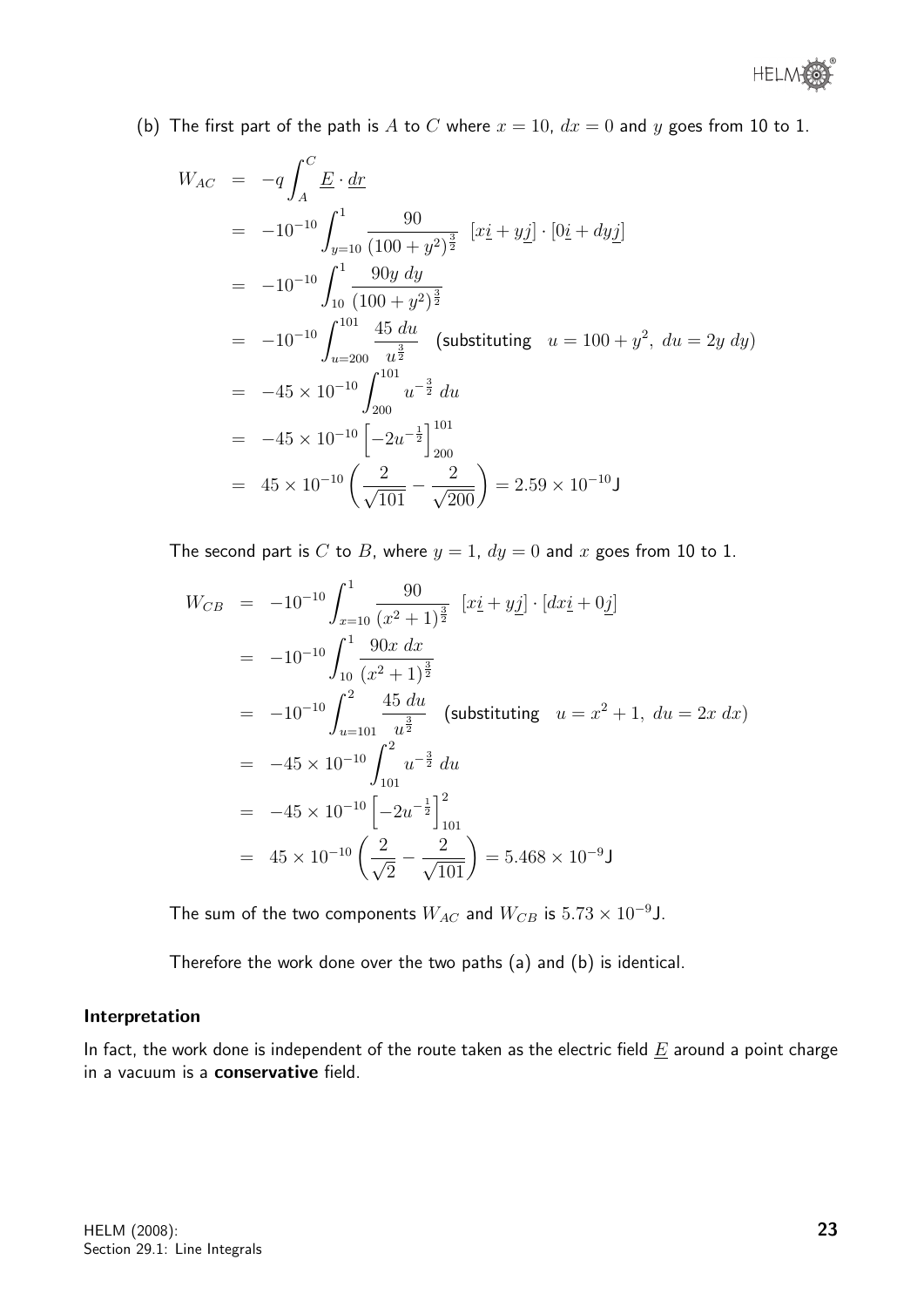

# **Example 12**

- 1. Show that  $I = \int^{(2,1)}$ (0,0)  $\{(2xy+1)dx + (x^2-2y)dy\}$  is independent of the path taken.
- 2. Find  $I$  using property P1. (Page 19)
- 3. Find  $I$  using property P4. (Page 19)

4. Find 
$$
I = \oint_C \{(2xy + 1)dx + (x^2 - 2y)dy\}
$$
 where C is

- (a) the circle  $x^2 + y^2 = 1$
- (b) the square with vertices  $(0, 0)$ ,  $(1, 0)$ ,  $(1, 1)$ ,  $(0, 1)$ .

# Solution

1. The integral 
$$
I = \int_{(0,0)}^{(2,1)} \{(2xy + 1)dx + (x^2 - 2y)dy\}
$$
 may be re-written  $\int_C \frac{F \cdot dr}{dx}$  where  
\n
$$
\frac{F}{dx} = (2xy + 1)\frac{i}{2} + (x^2 - 2y)\frac{j}{2}.
$$
\nNow  $\nabla \times \underline{F} = \begin{vmatrix} \frac{\partial}{\partial x} & \frac{\partial}{\partial y} & \frac{\partial}{\partial z} \\ \frac{\partial}{\partial x} & \frac{\partial}{\partial y} & \frac{\partial}{\partial z} \\ 2xy + 1 & x^2 - 2y & 0 \end{vmatrix} = 0\frac{i}{2} + 0\frac{j}{2} + 0\frac{k}{2} = 0$ 

As  $\nabla \times F = 0$ , F is a conservative field and I is independent of the path taken between  $(0, 0)$ and  $(2, 1)$ .

2. As I is independent of the path taken from  $(0,0)$  to  $(2,1)$ , it can be evaluated along any such path. One possibility is the straight line  $y=\frac{1}{2}$  $\frac{1}{2}x$ . On this line,  $dy = \frac{1}{2}$  $\frac{1}{2}dx$ . The integral I becomes

$$
I = \int_{(0,0)}^{(2,1)} \left\{ (2xy + 1)dx + (x^2 - 2y)dy \right\}
$$
  
= 
$$
\int_{x=0}^{2} \left\{ (2x \times \frac{1}{2}x + 1)dx + (x^2 - x)\frac{1}{2}dx \right\}
$$
  
= 
$$
\int_{0}^{2} (\frac{3}{2}x^2 - \frac{1}{2}x + 1)dx
$$
  
= 
$$
\left[ \frac{1}{2}x^3 - \frac{1}{4}x^2 + x \right]_{0}^{2} = 4 - 1 + 2 - 0 = 5
$$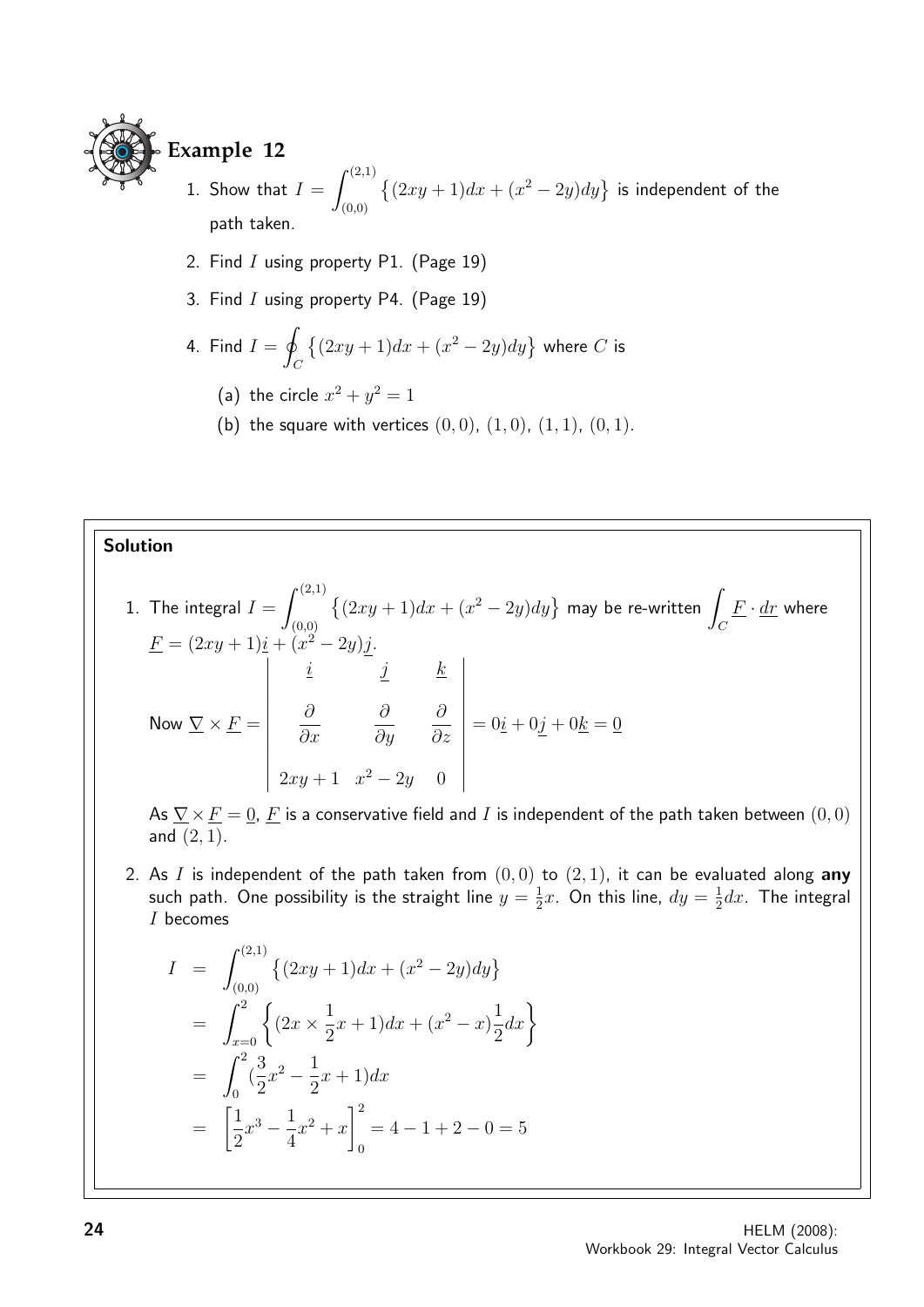

# Solution (contd.)

- 3. If  $\underline{F} = \underline{\nabla}\phi$  then  $\frac{\partial \phi}{\partial x} = 2xy + 1 \rightarrow \phi = x^2y + x + f(y)$  $\partial \phi$  $\frac{\partial \varphi}{\partial y} = x^2 - 2y \rightarrow \phi = x^2y - y^2 + g(x)$  $\mathcal{L}$  $\overline{\mathcal{L}}$  $\int$  $\rightarrow \phi = x^2y + x - y^2 + C.$ These are consistent if  $\phi = x^2y + x - y^2$  (plus a constant which may be omitted since it cancels). So  $I = \phi(2, 1) - \phi(0, 0) = (4 + 2 - 1) - 0 = 5$ 
	- 4. As  $F$  is a conservative field, all integrals around a closed contour are zero.

# **Exercises**

- 1. Determine whether the following vector fields are conservative
	- (a)  $F = (x y)i + (x + y)i$ (b)  $\underline{F} = 3x^2y^2\underline{i} + (2x^3y - 1)\underline{j}$
	- (c)  $F = 2xi + (xz 2)j + xyk$
	- (d)  $\underline{F} = x^2 z \underline{i} + y^2 z \underline{j} + \frac{1}{3}$  $\frac{1}{3}(x^3+y^3)$ <u>k</u>
- 2. Consider the integral  $\overline{I}$ C  $\underline{F}\cdot \underline{dr}$  with  $\underline{F}=3x^2y^2\underline{i}+(2x^3y-1)\underline{j}.$  From Exercise 1(b)  $\underline{F}$  is a conservative vector field. Find a scalar field  $\phi$  so that  $\nabla \phi = F$ . Use property P4 to evaluate the integral  $\overline{I}$  $\mathcal{C}_{0}^{(n)}$  $\underline{F}\cdot \underline{dr}$  where  $C$  is an integral with start-point  $(0,0)$  and end point  $(1,4).$
- 3. For the following conservative vector fields F, find a scalar field  $\phi$  such that  $\nabla \phi = F$  and hence evaluate the  $I = \int$  $\mathcal{C}_{0}^{0}$  $\underline{F}\cdot \underline{dr}$  for the contours  $C$  indicated.
	- (a)  $\underline{F} = (4x^3y 2x)\underline{i} + (x^4 2y)\underline{j}$ ; any path from  $(0,0)$  to  $(2,1)$ .
	- (b)  $\underline{F} = (e^x + y^3)\underline{i} + (3xy^2)\underline{j}$ ; closed path starting from any point on the circle  $x^2 + y^2 = 1$ .
	- (c)  $\underline{F} = (y^2 + \sin z)\underline{i} + 2xy\underline{j} + x\cos z\underline{k}$ ; any path from  $(1,1,0)$  to  $(2,0,\pi)$ .
	- (d)  $\underline{F} =$ 1  $\overline{x}$  $\underline{i} + 4y^3z^2j + 2y^4z \underline{k}$ ; any path from  $(1,1,1)$  to  $(1,2,3)$ .

# Answers

1. (a) No, (b) Yes, (c) No, (d) Yes 2.  $x^3y^2 - y + C$ , 12 3. (a)  $x^4y - x^2 - y^2$ , 11; (b)  $e^x + xy^3$ , 0; (c)  $xy^2 + x \sin z$ , -1; (d)  $\ln x + y^4z^2$ , 143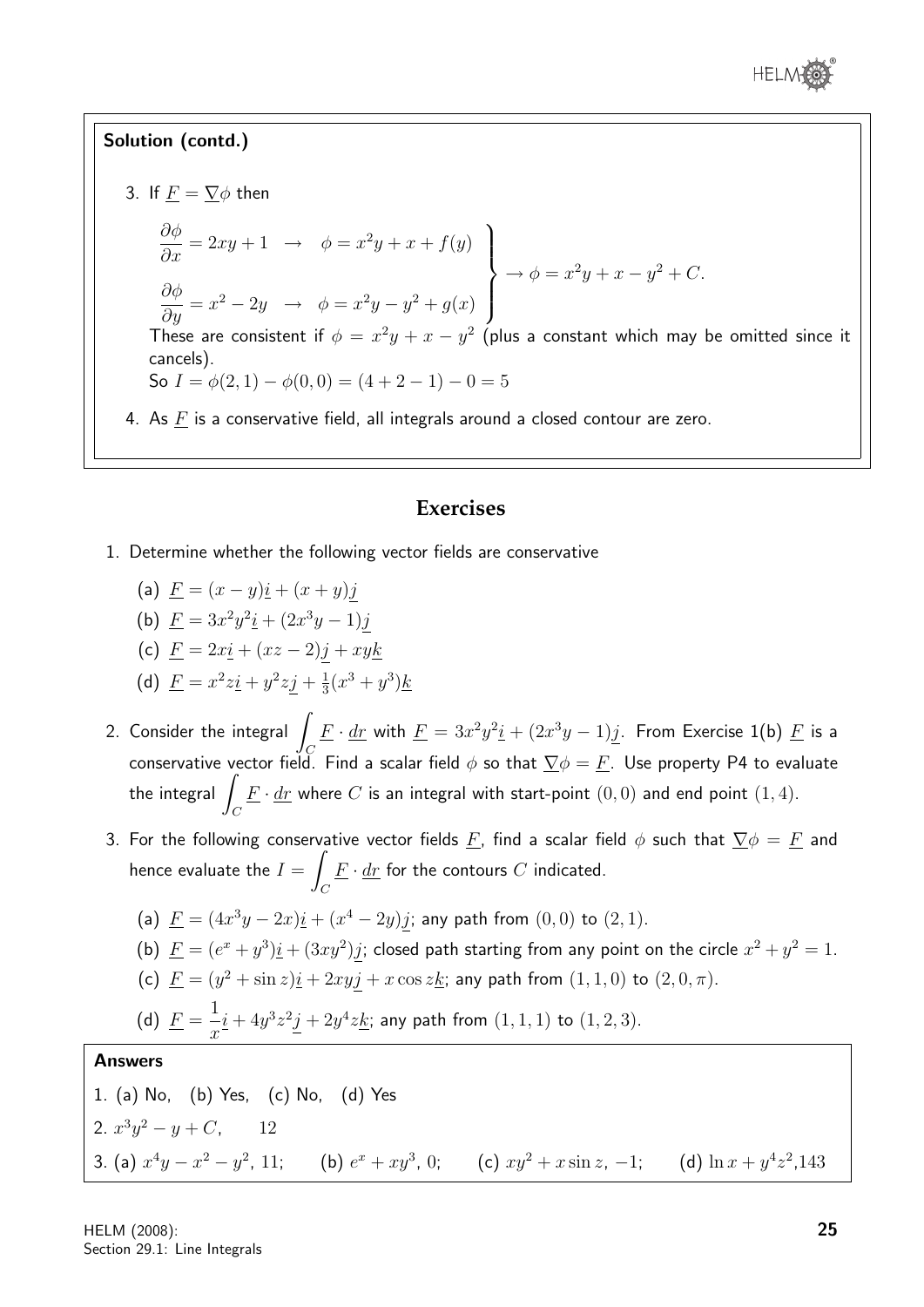# **4. Vector line integrals**

It is also possible to form less commonly used integrals of the types:

$$
\int_C f(x, y, z) \, \underline{dr} \quad \text{ and } \quad \int_C \underline{F}(x, y, z) \times \underline{dr}.
$$

Each of these integrals evaluates to a vector.

Remembering that  $\underline{dr} = dx \, \underline{i} + dy \, j + dz \, \underline{k}$ , an integral of the form  $\int \, f(x,y,z) \, \underline{dr}$  becomes

 $\int_{C} f(x,y) dx = \int_{C} f(x,y) dx + \int_{C} f(x,y) dx + \int_{C} f(x,y) dx$  $\mathcal{C}_{0}^{0}$  $f(x, y, z)dx \underline{i} +$  $\mathcal{C}_{0}^{0}$  $f(x, y, z)$  dy  $j + \frac{1}{2}$  $\mathcal C$  $f(x, y, z)dz$   $\underline{k}$ . The first term can be evaluated by expressing  $y$  and  $z$  in terms of  $x$ . Similarly the second and third terms can be evaluated by expressing all terms as functions of  $y$  and  $z$  respectively. Alternatively, all variables can be expressed in terms of a parameter t. If an integral is two-dimensional, the term in  $z$  will be absent.

**Example 13**  
Evaluate the integral 
$$
\int_C xy^2 dx
$$
 where C represents the contour  $y = x^2$  from (0, 0)  
to (1, 1).

### Solution

This is a two-dimensional integral so the term in  $z$  will be absent.

$$
I = \int_C xy^2 \frac{dr}{dx}
$$
  
\n
$$
= \int_C xy^2 (dx \underline{i} + dy \underline{j})
$$
  
\n
$$
= \int_C xy^2 dx \underline{i} + \int_C xy^2 dy \underline{j}
$$
  
\n
$$
= \int_{x=0}^1 x(x^2)^2 dx \underline{i} + \int_{y=0}^1 y^{1/2} y^2 dy \underline{j}
$$
  
\n
$$
= \int_0^1 x^5 dx \underline{i} + \int_0^1 y^{5/2} dy \underline{j}
$$
  
\n
$$
= \left[\frac{1}{6}x^6\right]_0^1 \underline{i} + \left[\frac{2}{7}x^{7/2}\right]_0^1 \underline{j}
$$
  
\n
$$
= \frac{1}{6} \underline{i} + \frac{2}{7} \underline{j}
$$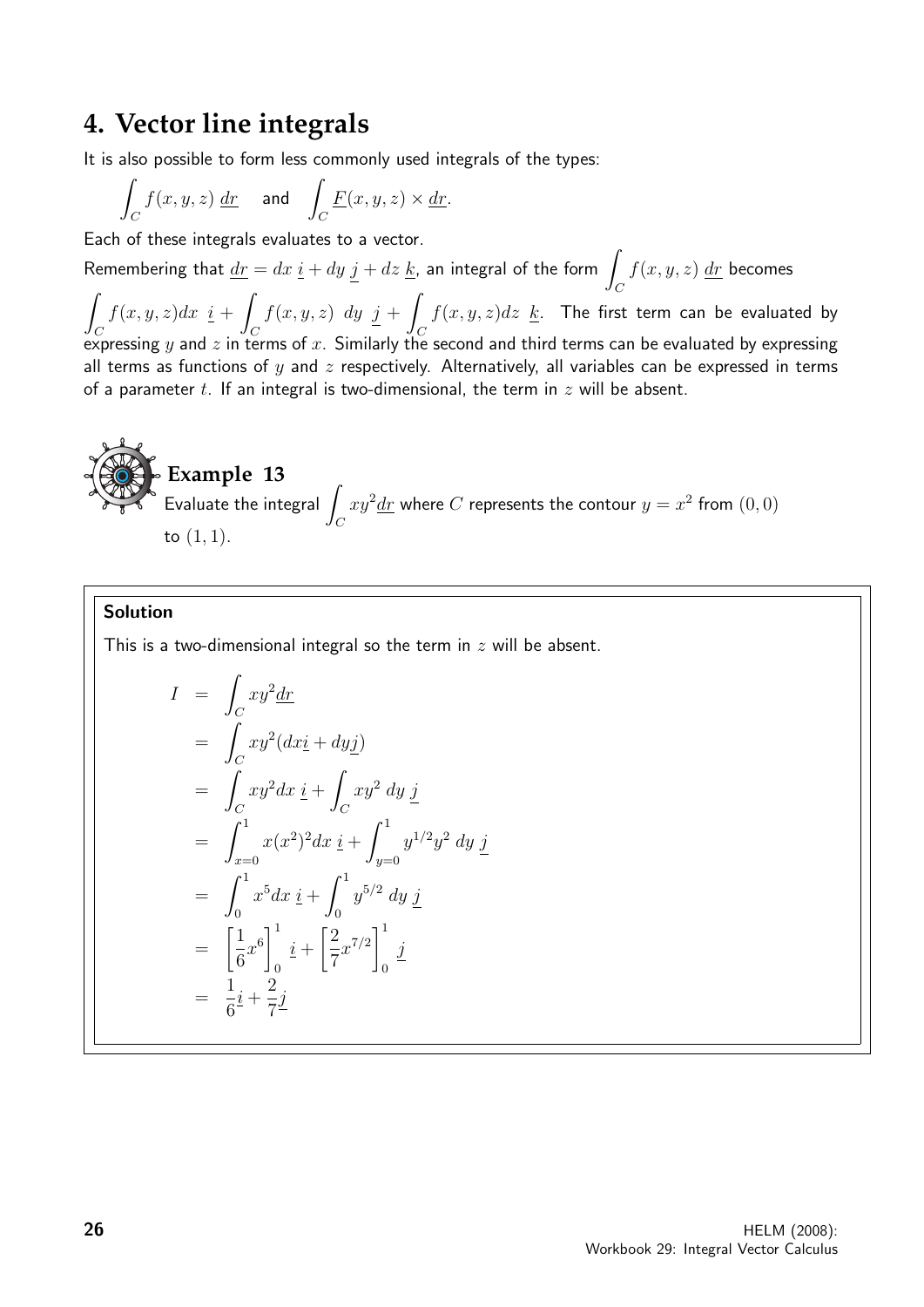

# **Example 14**

Find  $I = \int x \, dx$  for the contour  $C$  given parametrically by  $x = \cos t, y = \sin t$ ,  $z = t - \pi$  starting at  $t = 0$  and going to  $t = 2\pi$ , i.e. the contour starts at  $(1, 0, -\pi)$  and finishes at  $(1, 0, \pi)$ .

## Solution

The integral becomes  $\overline{I}$  $\mathcal C$  $x(dx \underline{i} + dy j + dz \underline{k}).$ Now,  $x = \cos t$ ,  $y = \sin t$ ,  $z = t - \pi$  so  $dx = -\sin t dt$ ,  $dy = \cos t dt$  and  $dz = dt$ . So  $I = \int^{2\pi}$ 0  $\cos t(-\sin t \, dt \, \underline{i} + \cos t \, dt \, j + dt \, \underline{k})$  $=$   $\int^{2\pi}$  $\boldsymbol{0}$  $\cos t \sin t \, dt \, \frac{i}{t} + \int^{2\pi}$  $\mathbf{0}$  $\cos^2 t \, dt \, j + \int^{2\pi}$ 0  $\cos t \ dt \ \underline{k}$  $= -\frac{1}{2}$ 2  $\int^{2\pi}$ 0  $\sin 2t \, dt \, \underline{i} +$ 1 2  $\int^{2\pi}$  $\mathbf{0}$  $(1 + \cos 2t) dt j + \sin t^{2\pi}$  $\frac{k}{2}$ = 1 4  $\left[\cos 2t\right]^{2\pi}$  $\frac{i}{0}$  + 1 2  $\sqrt{ }$  $t +$ 1 2  $\sin 2t$  $\vert^{2\pi}$ 0  $j + 0k$  $= 0i + \pi j = \pi j$ 

Integrals of the form  $\int$  $\mathcal{C}_{0}^{(n)}$  $\underline{F}\times \underline{dr}$  can be evaluated as follows. If the vector field  $\underline{F}=F_1\underline{i}+F_2\underline{j}+F_3\underline{k}$ and  $\frac{dr}{dt} = dx \cdot \frac{i}{dt} + dy \cdot \frac{j}{dt} + dz \cdot \frac{k}{dt}$  then:

$$
\underline{F} \times \underline{dr} = \begin{vmatrix} \underline{i} & \underline{j} & \underline{k} \\ F_1 & F_2 & F_3 \\ dx & dy & dz \end{vmatrix} = (F_2 dz - F_3 dy)\underline{i} + (F_3 dx - F_1 dz)\underline{j} + (F_1 dy - F_2 dx)\underline{k}
$$

$$
= (F_3\underline{j} - F_2\underline{k})dx + (F_1\underline{k} - F_3\underline{i})dy + (F_2\underline{i} - F_1\underline{j})dz
$$

There are thus a maximum of six terms involved in one such integral; the exact details may dictate which method to use.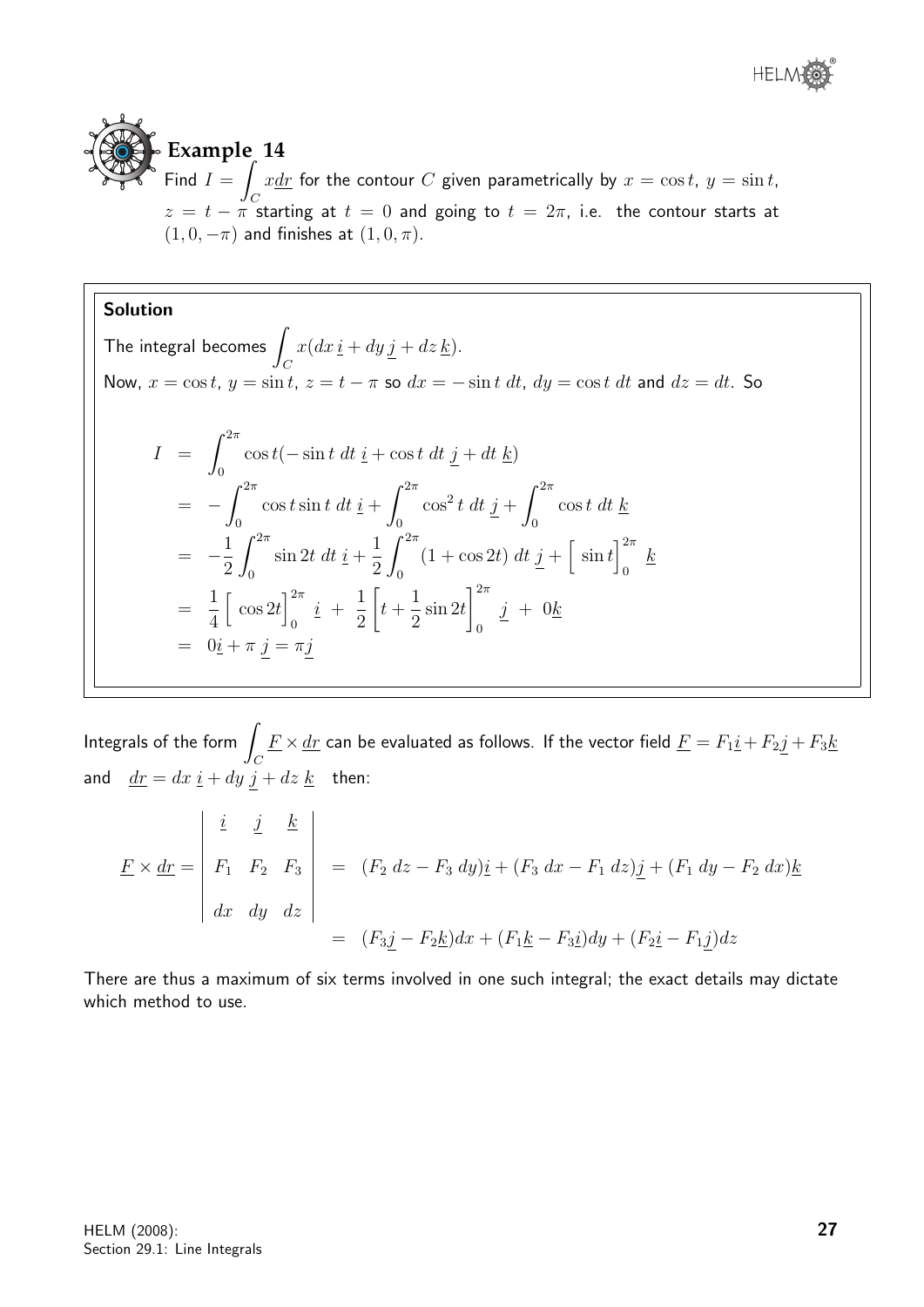

# Solution

Note that the  $z$  components of both  $\underline{F}$  and  $\underline{dr}$  are zero.

$$
\underline{F} \times \underline{dr} = \begin{vmatrix} \underline{i} & \underline{j} & \underline{k} \\ x^2 & 3xy & 0 \\ dx & dy & 0 \end{vmatrix} = (x^2 dy - 3xy dx) \underline{k} \text{ and}
$$
\n
$$
\int_C (x^2 \underline{i} + 3xy \underline{j}) \times \underline{dr} = \int_C (x^2 dy - 3xy dx) \underline{k}
$$
\nNow, on *C*,  $y = 2x^2$   $dy = 4xdx$  and\n
$$
\int_C (x^2 \underline{i} + 3xy \underline{j}) \times \underline{dr} = \int_C \{x^2 dy - 3xy dx\} \underline{k}
$$
\n
$$
= \int_{x=0}^1 \{x^2 \times 4xdx - 3x \times 2x^2 dx\} \underline{k}
$$
\n
$$
= \int_0^1 -2x^3 dx \underline{k}
$$
\n
$$
= -\left[\frac{1}{2}x^4\right]_0^1 \underline{k}
$$
\n
$$
= -\frac{1}{2} \underline{k}
$$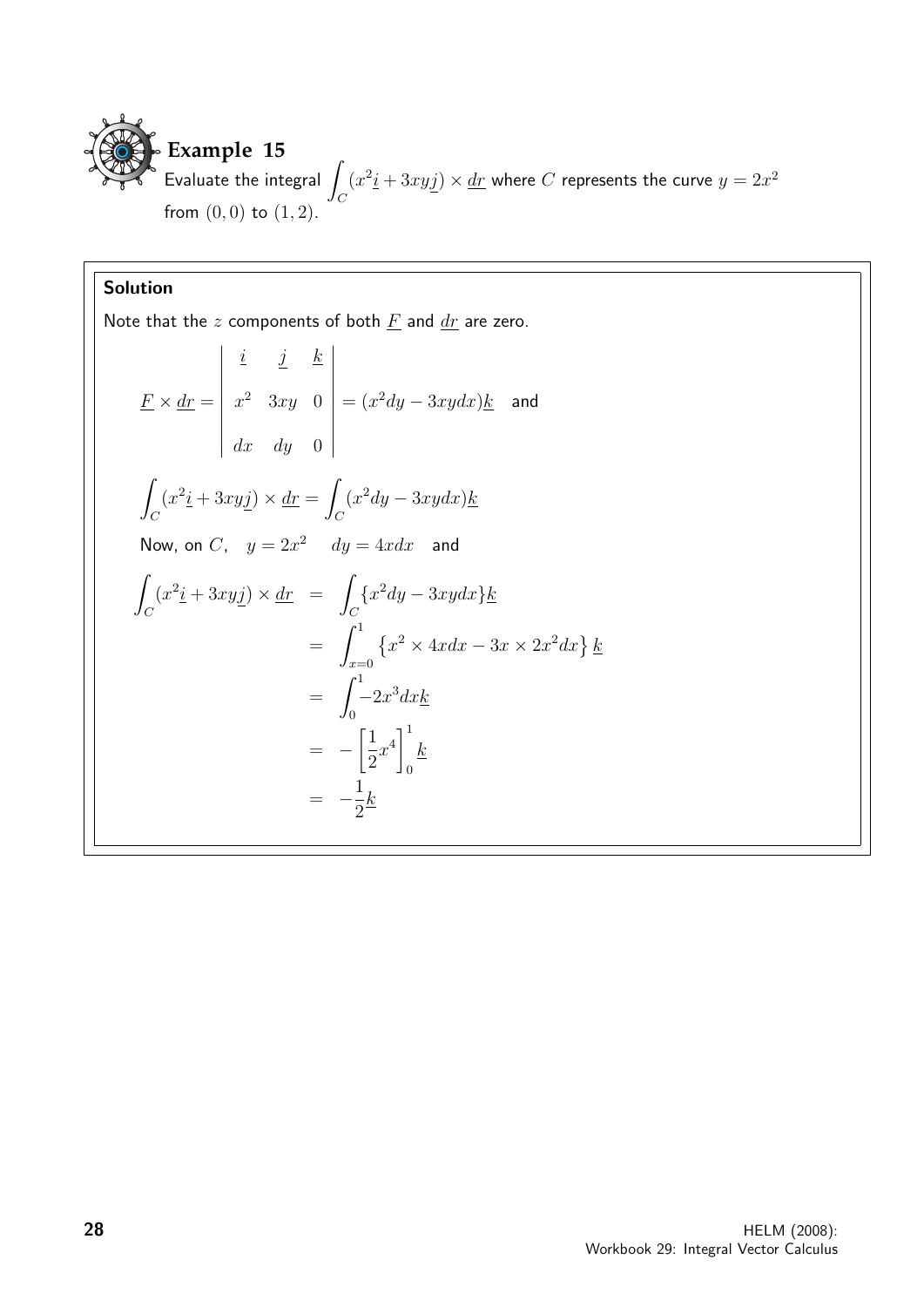

# **Force on a loop due to a magnetic field**

# Introduction

A current  $I$  in a magnetic field  $B$  is subject to a force  $F$  given by

$$
\underline{F} = I \, \underline{dr} \times \underline{B}
$$

where the current can be regarded as having magnitude  $I$  and flowing (positive charge) in the direction given by the vector  $dr$ . The force is known as the Lorentz force and is responsible for the workings of an electric motor. If current flows around a loop, the total force on the loop is given by the integral of  $F$  around the loop, i.e.

$$
\underline{F} = \oint (I \, \underline{dr} \times \underline{B}) = -I \oint (\underline{B} \times \underline{dr})
$$

where the closed path of the integral represents one circuit of the loop.



Figure 5: The magnetic field through a loop of current

## Problem in words

A current of 1 amp flows around a circuit in the shape of the unit circle in the  $Oxy$  plane. A magnetic field of 1 tesla  $(T)$  in the positive *z*-direction is present. Find the total force on the circuit loop.

## Mathematical statement of problem

Choose an origin at the centre of the circuit and use polar coordinates to describe the position of any point on the circuit and the length of a small element.

Calculate the line integral around the circuit to give the force required using the given values of current and magnetic field.

## Mathematical analysis

The circuit is described parametrically by

$$
x = \cos \theta \quad y = \sin \theta \quad z = 0
$$

with

 $\frac{dr}{dt}$  =  $-\sin\theta \, d\theta \, \underline{i} + \cos\theta \, d\theta \, \underline{j}$  $B = B k$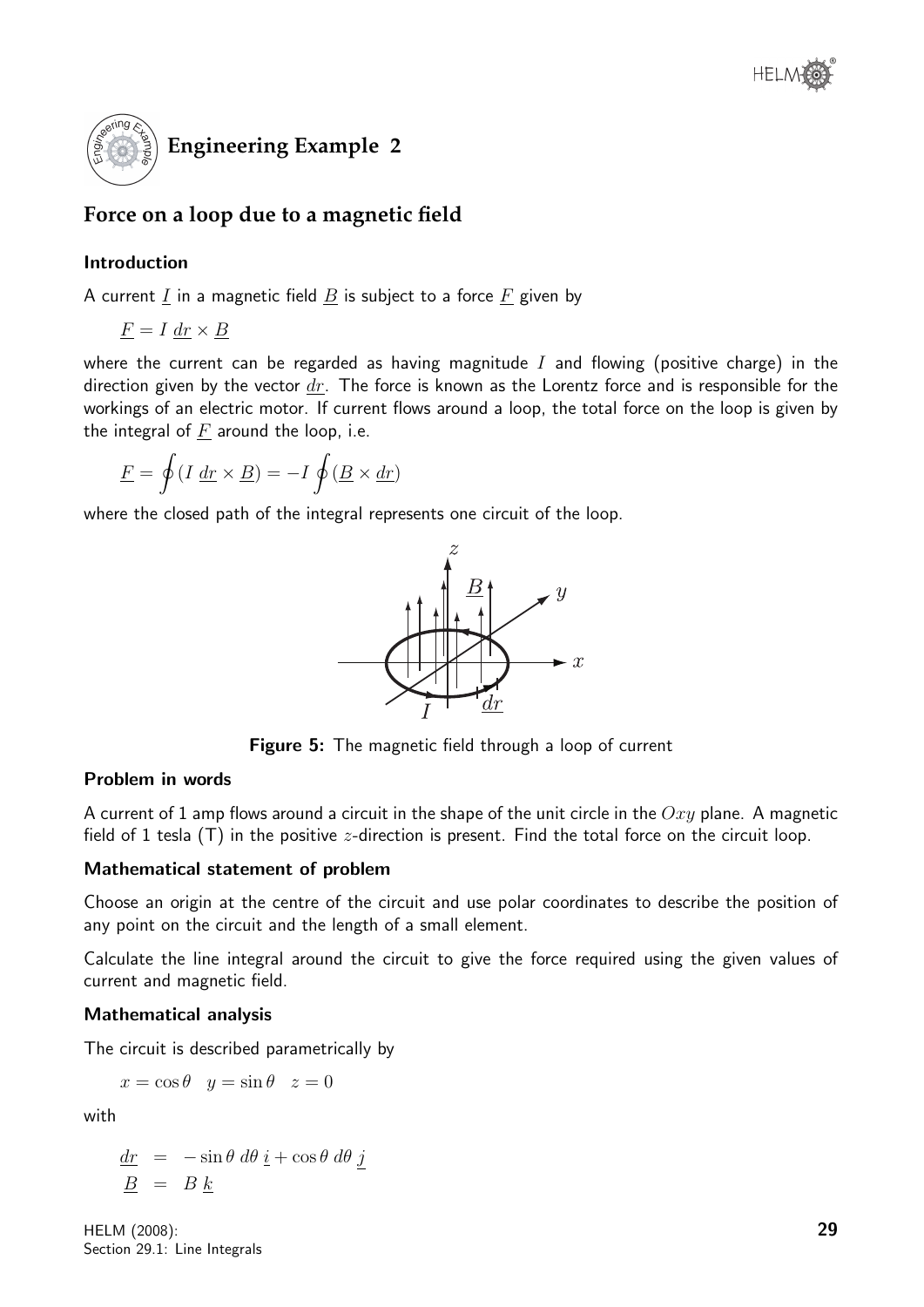since  $\underline{B}$  is constant. Therefore, the force on the circuit is given by

$$
\underline{F} = -IB \oint \underline{k} \times \underline{dr} = -\oint \underline{k} \times \underline{dr} \qquad \text{(since } I = 1 \text{ A and } B = 1 \text{ T)}
$$

where

$$
\underline{k} \times \underline{dr} = \begin{vmatrix} \underline{i} & \underline{j} & \underline{k} \\ 0 & 0 & 1 \\ -\sin \theta & d\theta & \cos \theta & d\theta & 0 \end{vmatrix}
$$

$$
= (-\cos \theta \underline{i} - \sin \theta \underline{j}) d\theta
$$

So

$$
\underline{F} = -\int_{\theta=0}^{2\pi} \left( -\cos\theta \, \underline{i} - \sin\theta \, \underline{j} \right) d\theta
$$

$$
= \left[ \sin\theta \, \underline{i} - \cos\theta \, \underline{j} \right]_{\theta=0}^{2\pi}
$$

$$
= (0-0) \, \underline{i} - (1-1) \, \underline{j} = \underline{0}
$$

Hence there is no net force on the loop.

### Interpretation

At any given point of the circle, the force on the point opposite is of the same magnitude but opposite direction, and so cancels, leaving a zero net force.

Tip: Use symmetry arguments to avoid detailed calculations whenever possible!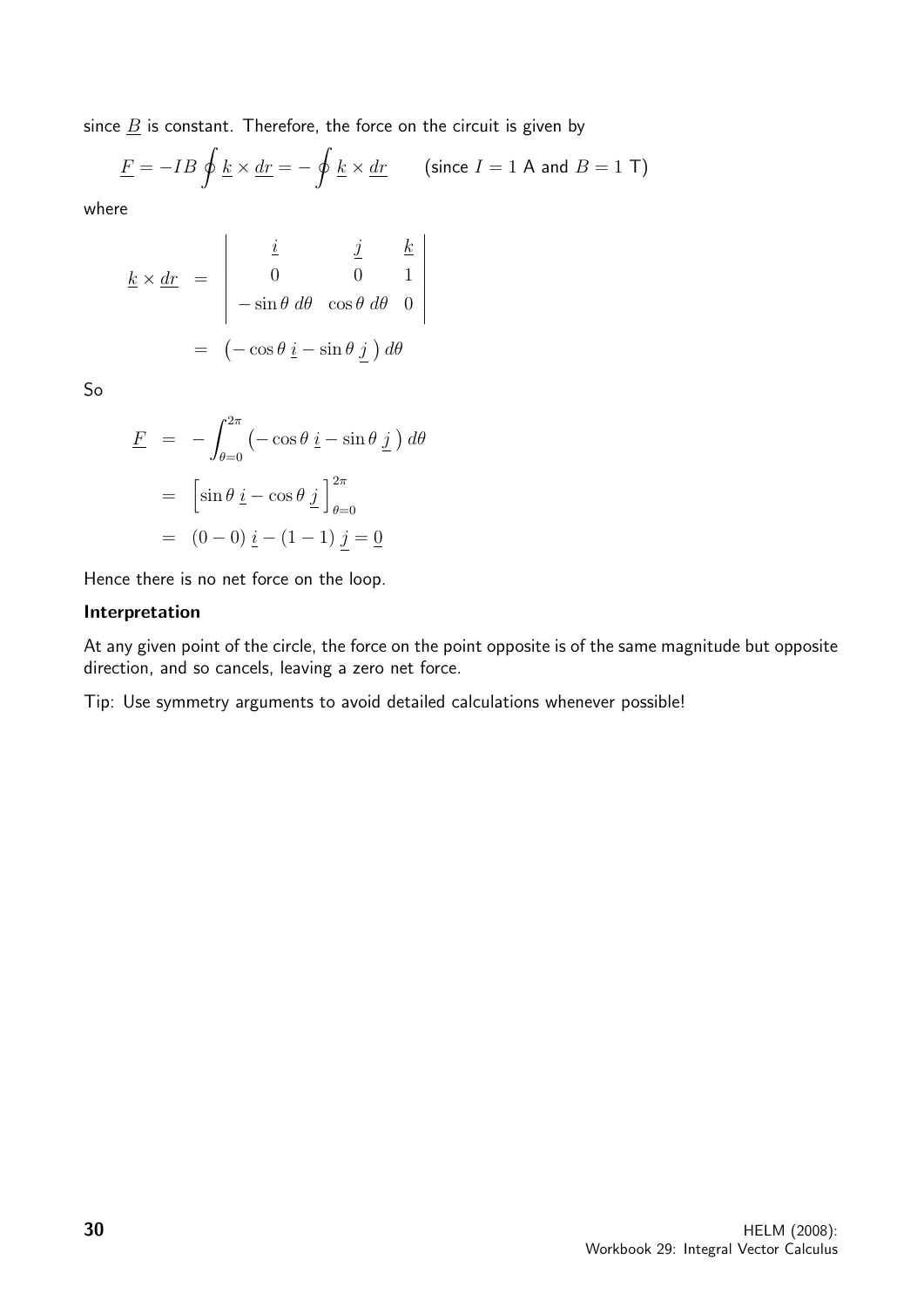A scalar or vector involved in a vector line integral may itself be a vector derivative as this next Example illustrates.

# **Example 16**

 $\overline{\phantom{a}}$  Find the vector line integral  $\overline{\phantom{a}}$ C  $(\nabla \cdot F)$  dr where F is the vector  $x^2 \textit{i} + 2xy \textit{j} + 2xz \textit{k}$ and  $C$  is the curve  $y = x^2$ ,  $z = x^3$  from  $x = 0$  to  $x = 1$  i.e. from  $(0, 0, 0)$  to  $(1, 1, 1)$ . Here  $\nabla \cdot F$  is the (scalar) divergence of the vector F.

# Solution

As  $\underline{F} = x^2 \underline{i} + 2xy \underline{j} + 2xz \underline{k}, \ \nabla \cdot \underline{F} = 2x + 2x + 2x = 6x.$ The integral

$$
\int_C (\nabla \cdot \underline{F}) \, d\underline{r} = \int_C 6x (dx \, \underline{i} + dy \, \underline{j} + dz \, \underline{k})
$$
\n
$$
= \int_C 6x \, dx \, \underline{i} + \int_C 6x \, dy \, \underline{j} + \int_C 6x \, dz \, \underline{k}
$$

The first term is

$$
\int_C 6x \, dx \, \underline{i} = \int_{x=0}^1 6x \, dx \, \underline{i} = \left[ 3x^2 \right]_0^1 \underline{i} = 3\underline{i}
$$

In the second term, as  $y = x^2$  on C,  $dy$  may be replaced by  $2x \, dx$  so

$$
\int_C 6x \, dy \, \underline{j} = \int_{x=0}^1 6x \times 2x \, dx \, \underline{j} = \int_0^1 12x^2 \, dx \, \underline{j} = \left[ 4x^3 \right]_0^1 \underline{j} = 4\underline{j}
$$

In the third term, as  $z = x^3$  on  $C$ ,  $dz$  may be replaced by  $3x^2 dx$  so

$$
\int_C 6x \, dz \, \underline{k} = \int_{x=0}^1 6x \times 3x^2 \, dx \, \underline{k} = \int_0^1 18x^3 \, dx \, \underline{k} = \left[\frac{9}{2}x^4\right]_0^1 \underline{k} = \frac{9}{2}\underline{k}
$$
\nOn summing,

\n
$$
\int_C (\nabla \cdot \underline{F}) \, dx = 3\underline{i} + 4\underline{j} + \frac{9}{2}\underline{k}.
$$



Find the vector line integral 
$$
\int_C f \, dr
$$
 where  $f = x^2$  and C is  
\n(a) the curve  $y = x^{1/2}$  from (0,0) to (9,3).

(b) the line  $y = x/3$  from  $(0, 0)$  to  $(9, 3)$ .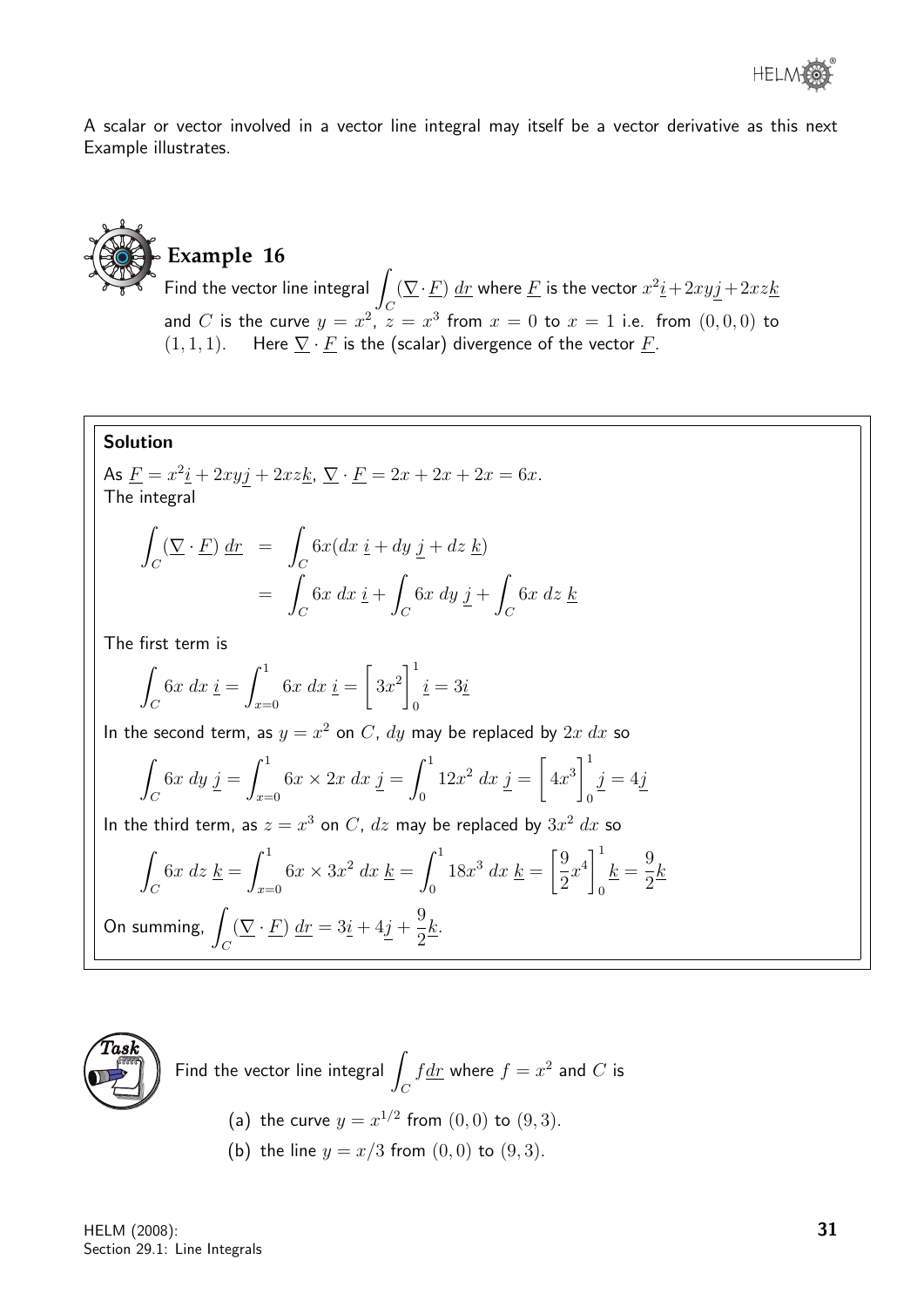Your solution  
\nAnswer  
\n(a) 
$$
\int_0^9 (x^2 \underline{i} + \frac{1}{2} x^{3/2} \underline{j}) dx = 243 \underline{i} + \frac{243}{5} \underline{j}
$$
, (b)  $\int_0^9 (x^2 \underline{i} + \frac{1}{3} x^2 \underline{j}) dx = 243 \underline{i} + 81 \underline{j}$ .



Evaluate the vector line integral  $\overline{I}$  $\mathcal C$  $\underline{F}\times \underline{dr}$  when  $C$  represents the contour  $y=4-4x$ ,  $z=2-2x$  from  $(0,4,\overline{2})$  to  $(1,0,0)$  and  $\underline{F}$  is the vector field  $(x-z)j.$ 

**Your solution**  
  
  
**Answer**  

$$
\int_0^1 \{(4-6x)\underline{i} + (2-3x)\underline{k}\} = \underline{i} + \frac{1}{2}\underline{k}
$$